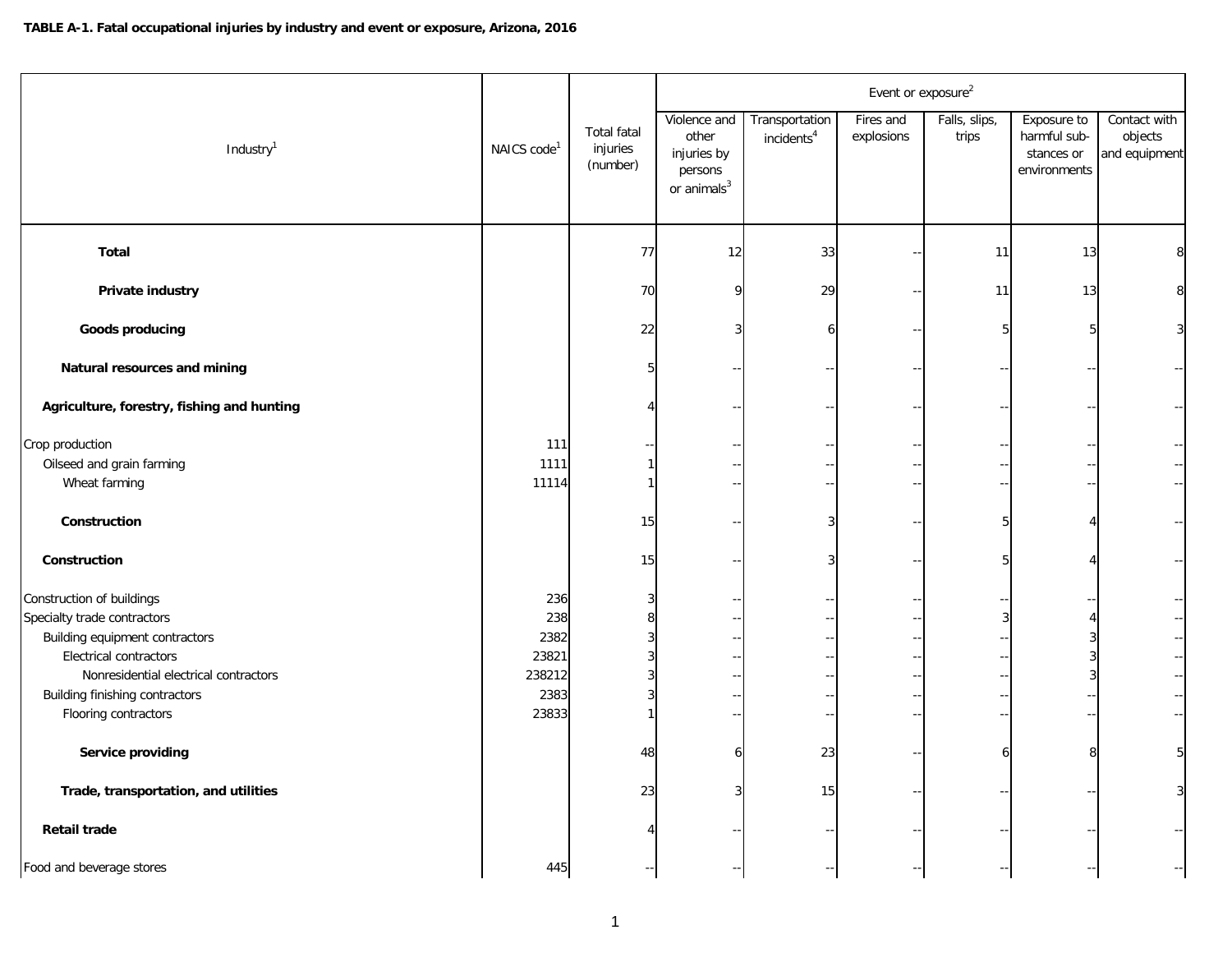|                                                         |                         |                                            |                                                                            |                                          | Event or exposure <sup>2</sup> |                        |                                                           |                                          |
|---------------------------------------------------------|-------------------------|--------------------------------------------|----------------------------------------------------------------------------|------------------------------------------|--------------------------------|------------------------|-----------------------------------------------------------|------------------------------------------|
| Industry $1$                                            | NAICS code <sup>1</sup> | <b>Total fatal</b><br>injuries<br>(number) | Violence and<br>other<br>injuries by<br>persons<br>or animals <sup>3</sup> | Transportation<br>incidents <sup>4</sup> | Fires and<br>explosions        | Falls, slips,<br>trips | Exposure to<br>harmful sub-<br>stances or<br>environments | Contact with<br>objects<br>and equipment |
| Grocery stores                                          | 4451                    |                                            |                                                                            |                                          |                                |                        |                                                           |                                          |
| Convenience stores                                      | 44512                   |                                            |                                                                            |                                          |                                |                        |                                                           |                                          |
| Nonstore retailers                                      | 454                     |                                            |                                                                            |                                          |                                |                        |                                                           |                                          |
| Electronic shopping and mail-order houses               | 4541                    |                                            |                                                                            |                                          |                                |                        |                                                           |                                          |
| Electronic shopping and mail-order houses               | 45411                   |                                            |                                                                            |                                          |                                |                        |                                                           |                                          |
| Electronic shopping                                     | 454111                  |                                            |                                                                            |                                          |                                |                        |                                                           |                                          |
| <b>Transportation and warehousing</b>                   |                         | 19                                         |                                                                            | 15                                       |                                |                        |                                                           |                                          |
| Truck transportation                                    | 484                     | 18                                         |                                                                            | 14                                       |                                |                        |                                                           |                                          |
| General freight trucking                                | 4841                    | 14                                         |                                                                            | 11                                       |                                |                        |                                                           |                                          |
| General freight trucking, long-distance                 | 48412                   | 7                                          |                                                                            | 5                                        |                                |                        |                                                           |                                          |
| Specialized freight trucking                            | 4842                    |                                            |                                                                            |                                          |                                |                        |                                                           |                                          |
| Specialized freight (except used goods) trucking, local | 48422                   |                                            |                                                                            |                                          |                                |                        |                                                           |                                          |
| Professional and business services                      |                         |                                            |                                                                            |                                          |                                |                        |                                                           |                                          |
| Administrative and waste services                       |                         |                                            |                                                                            |                                          |                                |                        |                                                           |                                          |
| Administrative and support services                     | 561                     |                                            |                                                                            |                                          |                                |                        |                                                           |                                          |
| Services to buildings and dwellings                     | 5617                    |                                            |                                                                            |                                          |                                |                        |                                                           |                                          |
| Landscaping services                                    | 56173                   |                                            |                                                                            |                                          |                                |                        |                                                           |                                          |
| <b>Educational and health services</b>                  |                         |                                            |                                                                            |                                          |                                |                        |                                                           |                                          |
| <b>Educational services</b>                             |                         |                                            |                                                                            |                                          |                                |                        |                                                           |                                          |
| <b>Educational services</b>                             | 611                     |                                            |                                                                            |                                          |                                |                        |                                                           |                                          |
| Technical and trade schools                             | 6115                    |                                            |                                                                            |                                          |                                |                        |                                                           |                                          |
| Technical and trade schools                             | 61151                   |                                            |                                                                            |                                          |                                |                        |                                                           |                                          |
| Flight training                                         | 611512                  |                                            |                                                                            |                                          |                                |                        |                                                           |                                          |
| Health care and social assistance                       |                         |                                            |                                                                            |                                          |                                |                        |                                                           |                                          |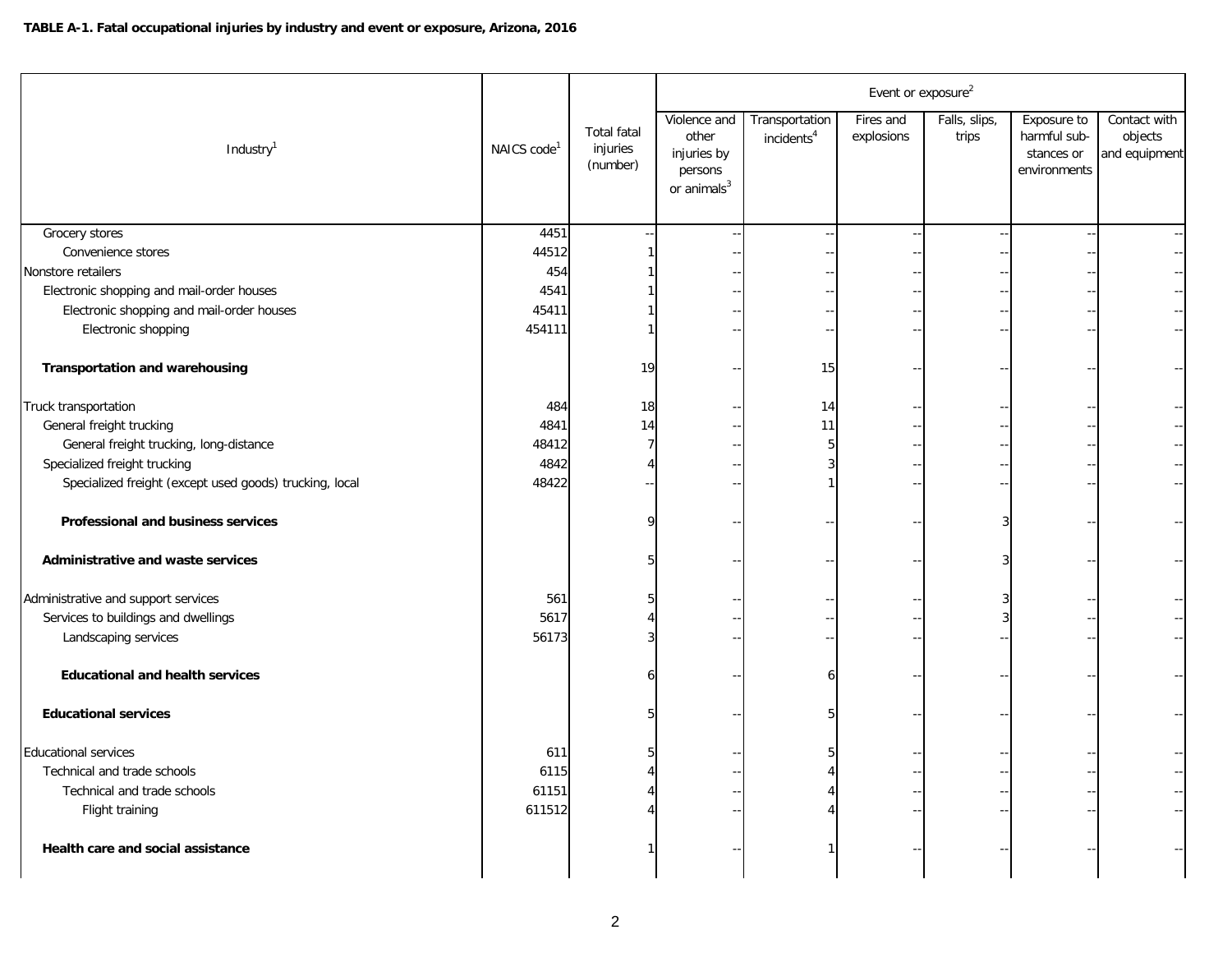|                                                |                         |                                            |                                                                            |                                          | Event or exposure <sup>2</sup> |                        |                                                           |                                          |
|------------------------------------------------|-------------------------|--------------------------------------------|----------------------------------------------------------------------------|------------------------------------------|--------------------------------|------------------------|-----------------------------------------------------------|------------------------------------------|
| Industry <sup>1</sup>                          | NAICS code <sup>1</sup> | <b>Total fatal</b><br>injuries<br>(number) | Violence and<br>other<br>injuries by<br>persons<br>or animals <sup>3</sup> | Transportation<br>incidents <sup>4</sup> | Fires and<br>explosions        | Falls, slips,<br>trips | Exposure to<br>harmful sub-<br>stances or<br>environments | Contact with<br>objects<br>and equipment |
| Ambulatory health care services                | 621                     |                                            |                                                                            |                                          |                                |                        |                                                           |                                          |
| Other ambulatory health care services          | 6219                    |                                            |                                                                            |                                          |                                |                        |                                                           |                                          |
| All other ambulatory health care services      | 62199                   |                                            |                                                                            |                                          |                                |                        |                                                           |                                          |
| Blood and organ banks                          | 621991                  |                                            |                                                                            |                                          |                                |                        |                                                           |                                          |
| Leisure and hospitality                        |                         |                                            |                                                                            |                                          |                                |                        |                                                           |                                          |
| Arts, entertainment, and recreation            |                         |                                            |                                                                            |                                          |                                |                        |                                                           |                                          |
| Amusement, gambling, and recreation industries | 713                     |                                            |                                                                            |                                          |                                |                        |                                                           |                                          |
| Other amusement and recreation industries      | 7139                    |                                            |                                                                            |                                          |                                |                        |                                                           |                                          |
| <b>Accommodation and food services</b>         |                         |                                            |                                                                            |                                          |                                |                        |                                                           |                                          |
| Food services and drinking places              | 722                     |                                            |                                                                            |                                          |                                |                        |                                                           |                                          |
| Restaurants and other eating places            | 7225                    |                                            |                                                                            |                                          |                                |                        |                                                           |                                          |
| Restaurants and other eating places            | 72251                   |                                            |                                                                            |                                          |                                |                        |                                                           |                                          |
| Limited-service restaurants                    | 722513                  |                                            |                                                                            |                                          |                                |                        |                                                           |                                          |
| Other services, except public administration   |                         |                                            |                                                                            |                                          |                                |                        |                                                           |                                          |
| Other services, except public administration   |                         |                                            |                                                                            |                                          |                                |                        |                                                           |                                          |
| Government <sup>6</sup>                        |                         |                                            |                                                                            |                                          |                                |                        |                                                           |                                          |
| Service providing                              |                         |                                            |                                                                            |                                          |                                |                        |                                                           |                                          |
| <b>Public administration</b>                   |                         |                                            |                                                                            |                                          |                                |                        |                                                           |                                          |
| <b>Public administration</b>                   |                         |                                            |                                                                            |                                          |                                |                        |                                                           |                                          |
| National security and international affairs    | 928                     |                                            |                                                                            |                                          |                                |                        |                                                           |                                          |
| National security and international affairs    | 9281                    |                                            |                                                                            |                                          |                                |                        |                                                           |                                          |
| International affairs                          | 92812                   | 1                                          |                                                                            |                                          |                                |                        |                                                           |                                          |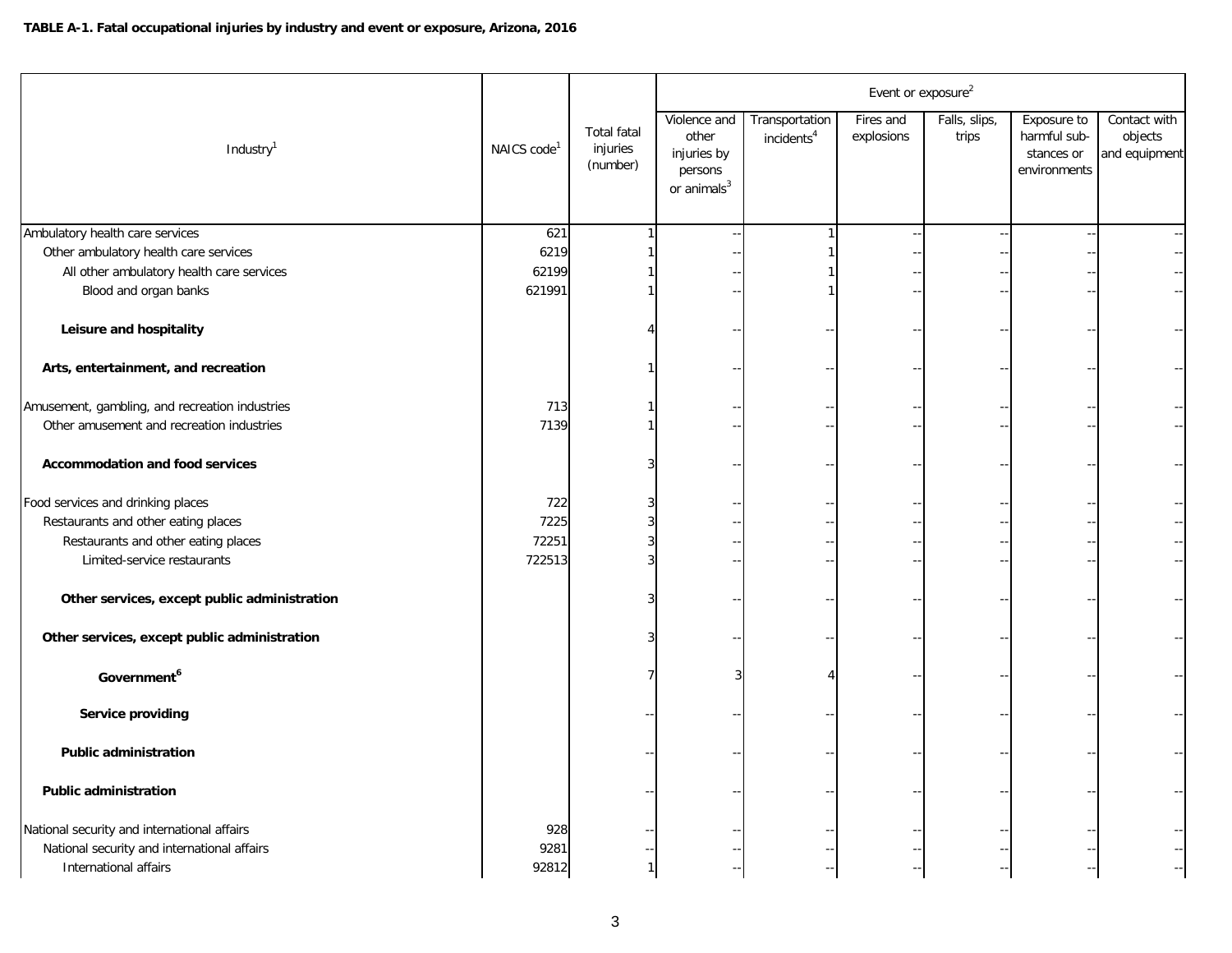|                                              |                         |                                            |                                                                            |                                          | Event or exposure <sup>2</sup> |                        |                                                           |                                          |
|----------------------------------------------|-------------------------|--------------------------------------------|----------------------------------------------------------------------------|------------------------------------------|--------------------------------|------------------------|-----------------------------------------------------------|------------------------------------------|
| Industry <sup>1</sup>                        | NAICS code <sup>1</sup> | <b>Total fatal</b><br>injuries<br>(number) | Violence and<br>other<br>injuries by<br>persons<br>or animals <sup>3</sup> | Transportation<br>incidents <sup>4</sup> | Fires and<br>explosions        | Falls, slips,<br>trips | Exposure to<br>harmful sub-<br>stances or<br>environments | Contact with<br>objects<br>and equipment |
| Local government                             |                         |                                            |                                                                            |                                          |                                |                        |                                                           |                                          |
| Service providing                            |                         |                                            |                                                                            |                                          |                                |                        | $\overline{\phantom{a}}$                                  | $\overline{\phantom{m}}$                 |
| <b>Public administration</b>                 |                         |                                            |                                                                            |                                          |                                |                        |                                                           |                                          |
|                                              |                         |                                            |                                                                            |                                          |                                |                        |                                                           |                                          |
| <b>Public administration</b>                 |                         |                                            |                                                                            |                                          |                                |                        | $\overline{\phantom{a}}$                                  | $\overline{\phantom{m}}$                 |
| Justice, public order, and safety activities | 922                     |                                            |                                                                            |                                          |                                |                        | $\overline{\phantom{a}}$                                  | $\overline{\phantom{a}}$                 |
| Justice, public order, and safety activities | 9221                    |                                            |                                                                            |                                          |                                |                        | $\overline{\phantom{a}}$                                  | $- - 1$                                  |
| Police protection                            | 92212                   |                                            |                                                                            |                                          |                                |                        | $\overline{\phantom{a}}$                                  | $\sim$ $-$                               |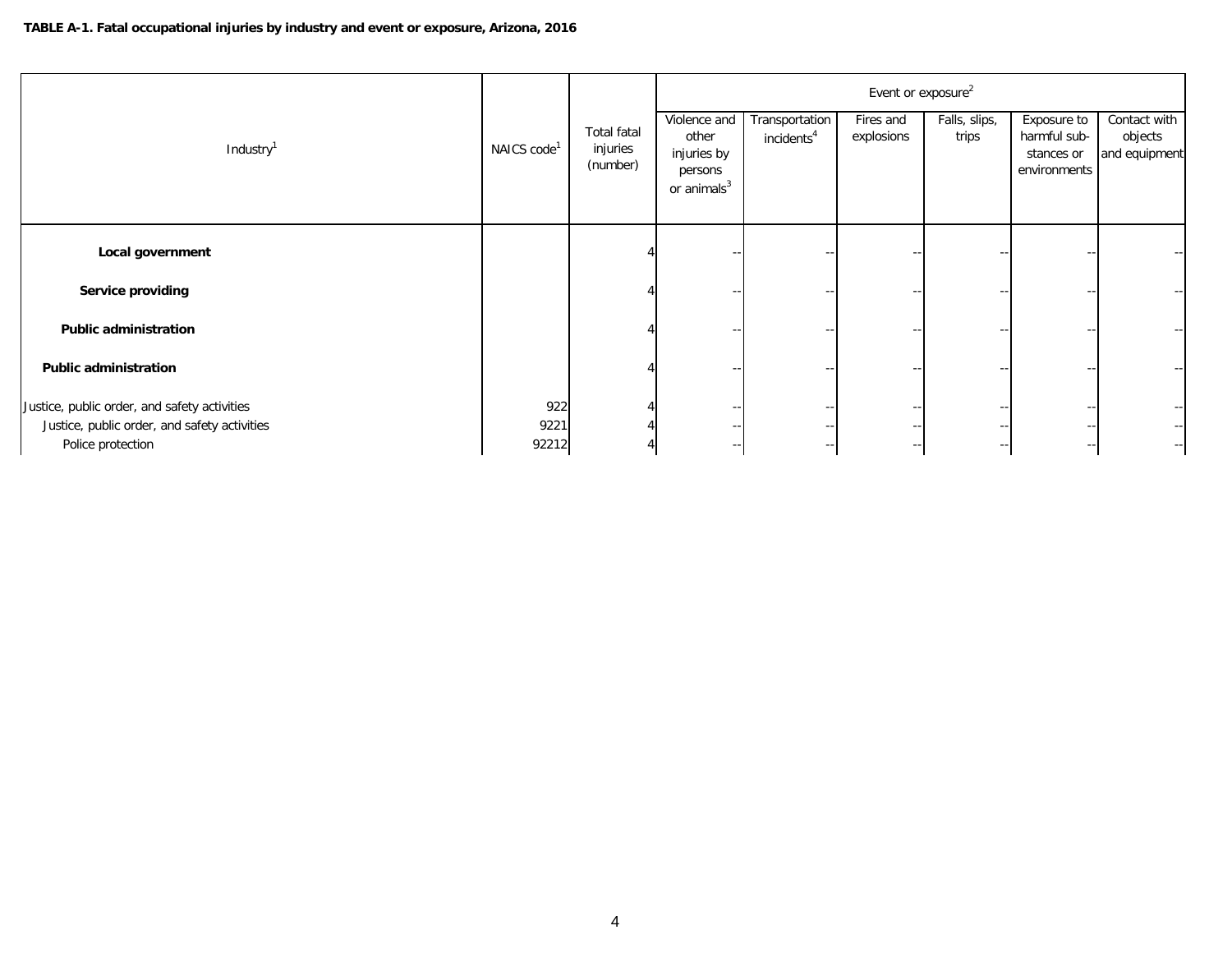|          |                         |                                            | Event or exposure <sup>2</sup>                                             |                                          |                         |                        |                                                           |                                          |  |  |
|----------|-------------------------|--------------------------------------------|----------------------------------------------------------------------------|------------------------------------------|-------------------------|------------------------|-----------------------------------------------------------|------------------------------------------|--|--|
| Industry | NAICS code <sup>1</sup> | <b>Total fatal</b><br>injuries<br>(number) | Violence and<br>other<br>injuries by<br>persons<br>or animals <sup>3</sup> | Transportation<br>incidents <sup>4</sup> | Fires and<br>explosions | Falls, slips,<br>trips | Exposure to<br>harmful sub-<br>stances or<br>environments | Contact with<br>objects<br>and equipment |  |  |

1 CFOI has used several versions of the North American Industry Classification System (NAICS) since 2003 to define industry. For more information on the version of NAICS used in this year, see our definitions page at http://www.bls.gov/iif/oshcfdef.htm.

2 Based on the BLS Occupational Injury and Illness Classification System (OIICS) 2.01 implemented for 2011 data forward.

3 Includes violence by persons, self-inflicted injury, and attacks by animals.

<sup>4</sup> Includes roadway, nonroadway, air, water, rail fatal occupational injuries, and fatal occupational injuries resulting from being struck by a vehicle.

<sup>5</sup> Includes fatal injuries at all establishments categorized as Mining (Sector 21) in the North American Industry Classification System, including establishments not governed by the Mine Safety and Health Administration (MSHA) rules and reporting, such as those in Oil and Gas Extraction.

<sup>6</sup> Includes fatal injuries to workers employed by governmental organizations regardless of industry.

Note: Data for all years are revised and final. Totals for major categories may include subcategories not shown separately. Dashes indicate no data reported or data that do not meet publication criteria. CFOI fatal injury counts exclude illness-related deaths unless precipitated by an injury event.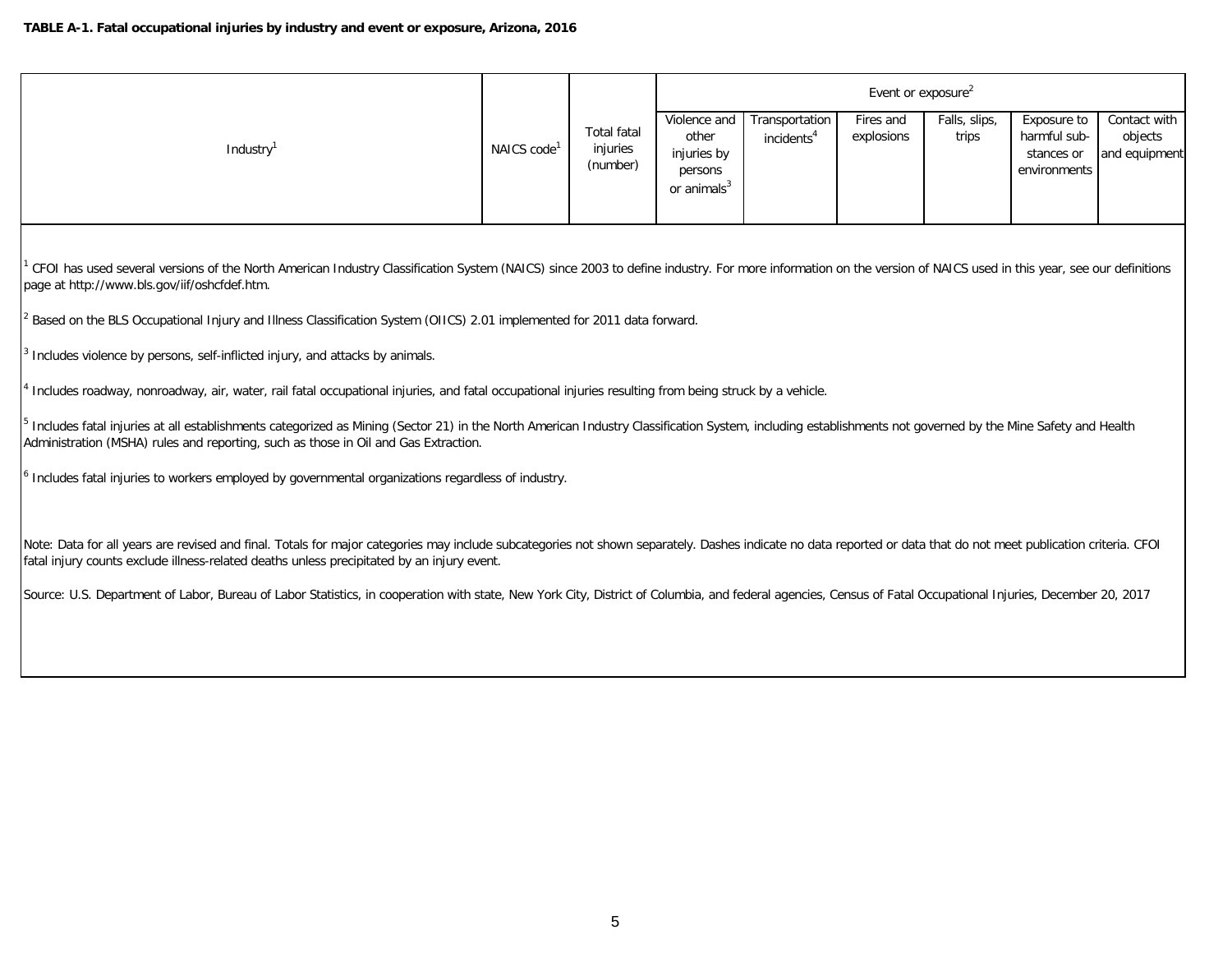|                                            |                                            |       | Transportation incidents <sup>2</sup>        |                                                                                   |                                      |       | Homicides <sup>2</sup>                      |
|--------------------------------------------|--------------------------------------------|-------|----------------------------------------------|-----------------------------------------------------------------------------------|--------------------------------------|-------|---------------------------------------------|
| Industry <sup>1</sup>                      | <b>Total fatal</b><br>injuries<br>(number) | Total | Roadway<br>incidents<br>involving<br>vehicle | Nonroadway<br>incidents<br>involving<br>motorized land motorized land<br>vehicles | Pedestrian<br>vehicular<br>incidents | Total | Shooting by<br>other person-<br>intentional |
| <b>Total</b>                               | 77                                         | 33    | 18                                           | $\overline{3}$                                                                    | 61                                   | 6     | 4                                           |
| Private industry                           | 70                                         | 29    | 16                                           |                                                                                   | 6                                    |       |                                             |
| <b>Goods producing</b>                     | 22                                         |       |                                              |                                                                                   | 3                                    |       |                                             |
| Natural resources and mining               |                                            |       |                                              |                                                                                   |                                      |       |                                             |
| Agriculture, forestry, fishing and hunting |                                            |       |                                              |                                                                                   |                                      |       |                                             |
| Crop production                            |                                            |       |                                              |                                                                                   |                                      |       |                                             |
| Oilseed and grain farming                  |                                            |       |                                              |                                                                                   |                                      |       |                                             |
| Wheat farming                              |                                            |       |                                              |                                                                                   |                                      |       |                                             |
| Construction                               | 15                                         |       |                                              |                                                                                   |                                      |       |                                             |
| Construction                               | 15                                         |       |                                              |                                                                                   |                                      |       |                                             |
| Construction of buildings                  |                                            |       |                                              |                                                                                   |                                      |       |                                             |
| Specialty trade contractors                |                                            |       |                                              |                                                                                   |                                      |       |                                             |
| Building equipment contractors             |                                            |       |                                              |                                                                                   |                                      |       |                                             |
| <b>Electrical contractors</b>              |                                            |       |                                              |                                                                                   |                                      |       |                                             |
| Nonresidential electrical contractors      |                                            |       |                                              |                                                                                   |                                      |       |                                             |
| Building finishing contractors             |                                            |       |                                              |                                                                                   |                                      |       |                                             |
| Flooring contractors                       |                                            |       |                                              |                                                                                   |                                      |       |                                             |
| Service providing                          | 48                                         | 23    | 15                                           |                                                                                   | 3                                    | 3     |                                             |
| Trade, transportation, and utilities       | 23                                         | 15    | 13                                           |                                                                                   |                                      |       |                                             |
| <b>Retail trade</b>                        |                                            |       |                                              |                                                                                   |                                      |       |                                             |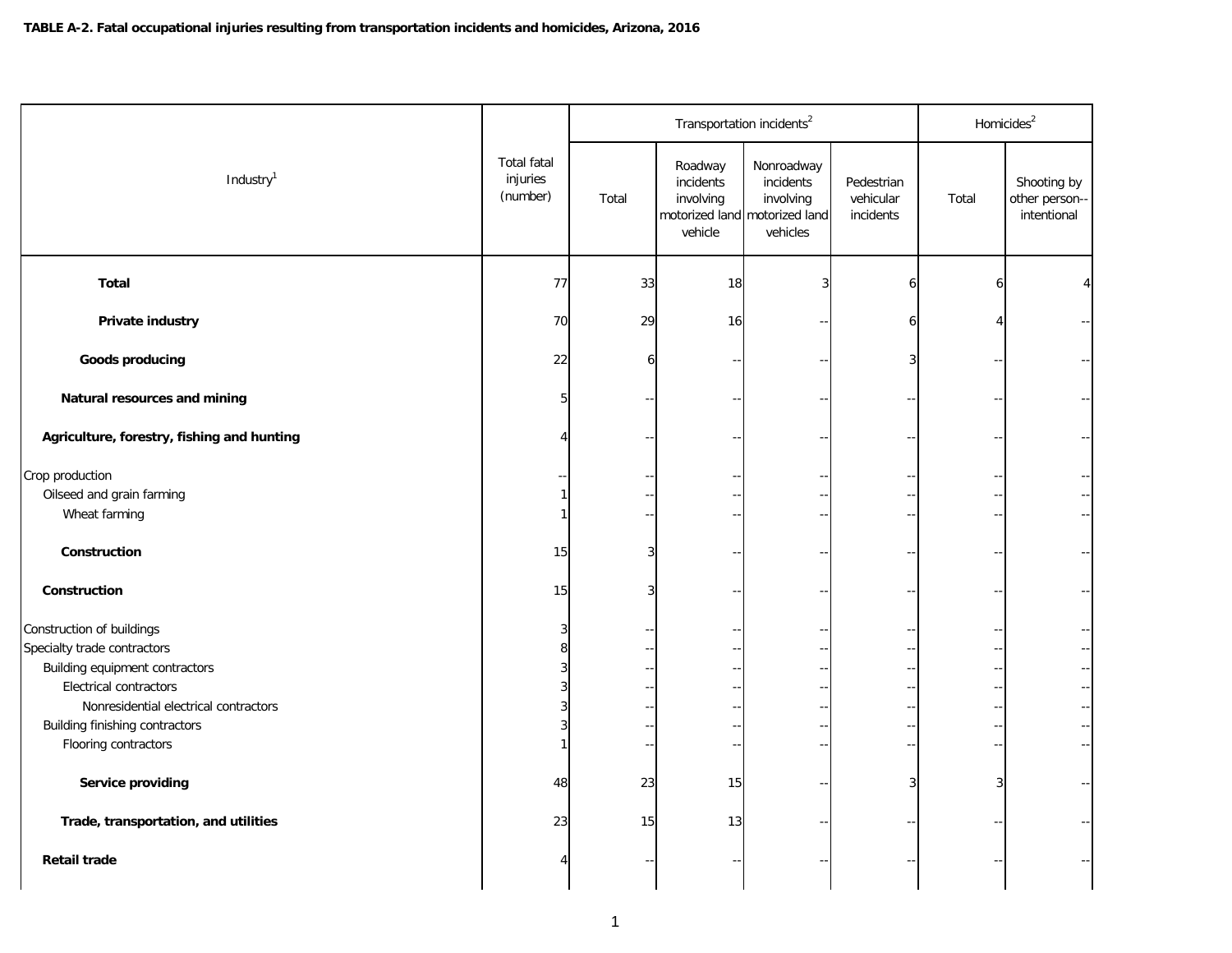|                                                         |                                            |       |                                              | Transportation incidents <sup>2</sup>                                             |                                      | Homicides <sup>2</sup> |                                              |  |
|---------------------------------------------------------|--------------------------------------------|-------|----------------------------------------------|-----------------------------------------------------------------------------------|--------------------------------------|------------------------|----------------------------------------------|--|
| Industry <sup>1</sup>                                   | <b>Total fatal</b><br>injuries<br>(number) | Total | Roadway<br>incidents<br>involving<br>vehicle | Nonroadway<br>incidents<br>involving<br>motorized land motorized land<br>vehicles | Pedestrian<br>vehicular<br>incidents | Total                  | Shooting by<br>other person--<br>intentional |  |
| Food and beverage stores                                |                                            |       |                                              |                                                                                   |                                      |                        |                                              |  |
| Grocery stores                                          |                                            |       |                                              |                                                                                   |                                      |                        |                                              |  |
| Convenience stores                                      |                                            |       |                                              |                                                                                   |                                      |                        |                                              |  |
| Nonstore retailers                                      |                                            |       |                                              |                                                                                   |                                      |                        |                                              |  |
| Electronic shopping and mail-order houses               |                                            |       |                                              |                                                                                   |                                      |                        |                                              |  |
| Electronic shopping and mail-order houses               |                                            |       |                                              |                                                                                   |                                      |                        |                                              |  |
| Electronic shopping                                     |                                            |       |                                              |                                                                                   |                                      |                        |                                              |  |
|                                                         |                                            |       |                                              |                                                                                   |                                      |                        |                                              |  |
| <b>Transportation and warehousing</b>                   | 19                                         | 15    | 13                                           |                                                                                   |                                      |                        |                                              |  |
| Truck transportation                                    | 18                                         | 14    | 13                                           |                                                                                   |                                      |                        |                                              |  |
| General freight trucking                                | 14                                         | 11    | 11                                           |                                                                                   |                                      |                        |                                              |  |
| General freight trucking, long-distance                 |                                            |       |                                              |                                                                                   |                                      |                        |                                              |  |
| Specialized freight trucking                            |                                            |       |                                              |                                                                                   |                                      |                        |                                              |  |
| Specialized freight (except used goods) trucking, local |                                            |       |                                              |                                                                                   |                                      |                        |                                              |  |
| Professional and business services                      |                                            |       |                                              |                                                                                   |                                      |                        |                                              |  |
| Administrative and waste services                       |                                            |       |                                              |                                                                                   |                                      |                        |                                              |  |
| Administrative and support services                     |                                            |       |                                              |                                                                                   |                                      |                        |                                              |  |
| Services to buildings and dwellings                     |                                            |       |                                              |                                                                                   |                                      |                        |                                              |  |
| Landscaping services                                    |                                            |       |                                              |                                                                                   |                                      |                        |                                              |  |
| <b>Educational and health services</b>                  |                                            |       |                                              |                                                                                   |                                      |                        |                                              |  |
| <b>Educational services</b>                             |                                            |       |                                              |                                                                                   |                                      |                        |                                              |  |
| <b>Educational services</b>                             |                                            |       |                                              |                                                                                   |                                      |                        |                                              |  |
| Technical and trade schools                             |                                            |       |                                              |                                                                                   |                                      |                        |                                              |  |
| Technical and trade schools                             |                                            |       |                                              |                                                                                   |                                      |                        |                                              |  |
| Flight training                                         |                                            |       |                                              |                                                                                   |                                      |                        |                                              |  |
|                                                         |                                            |       |                                              |                                                                                   |                                      |                        |                                              |  |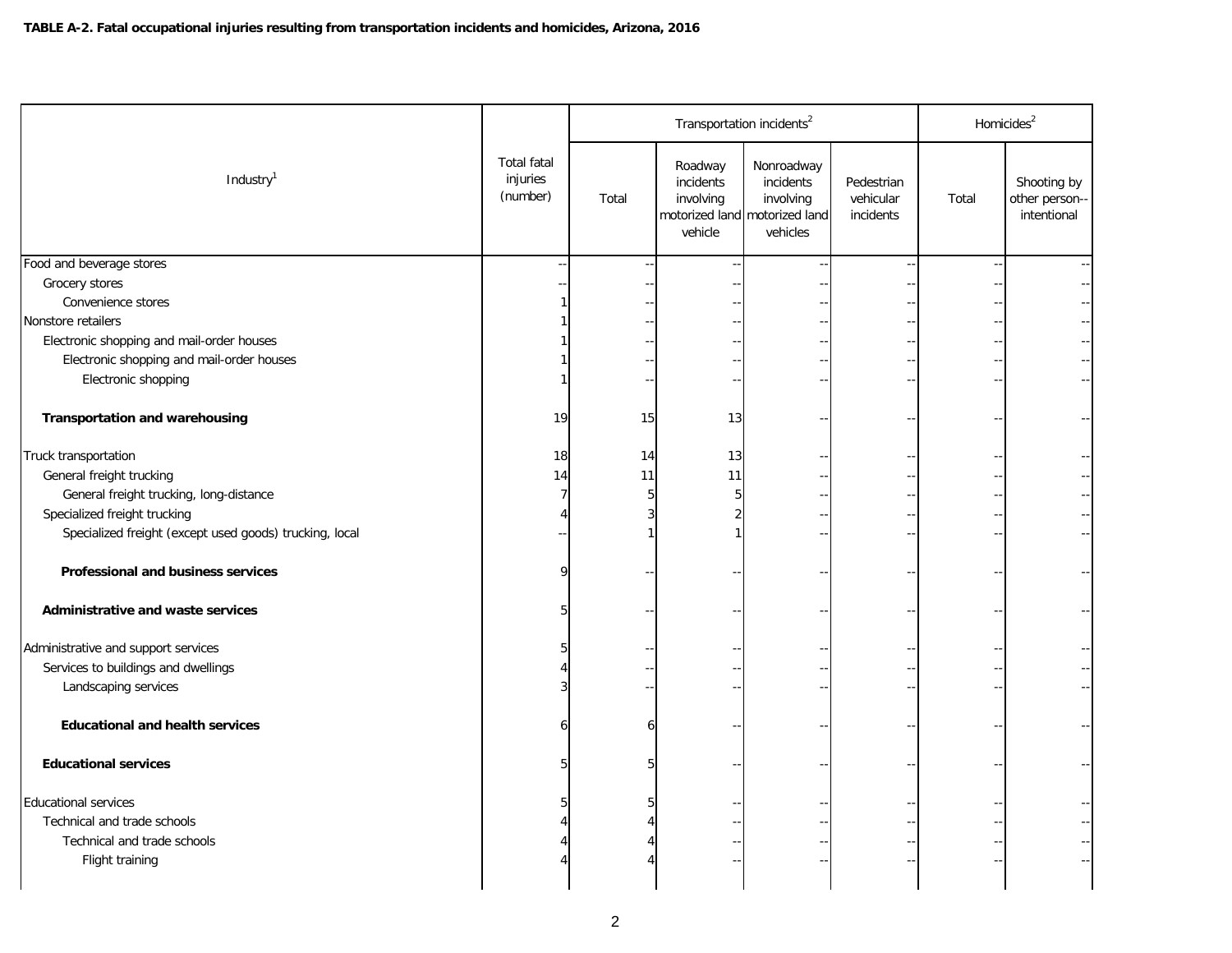|                                                                                                                                                |                                            |       | Transportation incidents <sup>2</sup>        |                                                                                   |                                      |       | Homicides <sup>2</sup>                       |
|------------------------------------------------------------------------------------------------------------------------------------------------|--------------------------------------------|-------|----------------------------------------------|-----------------------------------------------------------------------------------|--------------------------------------|-------|----------------------------------------------|
| Industry <sup>1</sup>                                                                                                                          | <b>Total fatal</b><br>injuries<br>(number) | Total | Roadway<br>incidents<br>involving<br>vehicle | Nonroadway<br>incidents<br>involving<br>motorized land motorized land<br>vehicles | Pedestrian<br>vehicular<br>incidents | Total | Shooting by<br>other person--<br>intentional |
| Health care and social assistance                                                                                                              |                                            |       |                                              |                                                                                   |                                      |       |                                              |
| Ambulatory health care services<br>Other ambulatory health care services<br>All other ambulatory health care services<br>Blood and organ banks |                                            |       |                                              |                                                                                   |                                      |       |                                              |
| Leisure and hospitality                                                                                                                        |                                            |       |                                              |                                                                                   |                                      |       |                                              |
| Arts, entertainment, and recreation                                                                                                            |                                            |       |                                              |                                                                                   |                                      |       |                                              |
| Amusement, gambling, and recreation industries<br>Other amusement and recreation industries                                                    |                                            |       |                                              |                                                                                   |                                      |       |                                              |
| <b>Accommodation and food services</b>                                                                                                         |                                            |       |                                              |                                                                                   |                                      |       |                                              |
| Food services and drinking places<br>Restaurants and other eating places<br>Restaurants and other eating places<br>Limited-service restaurants |                                            |       |                                              |                                                                                   |                                      |       |                                              |
| Other services, except public administration                                                                                                   |                                            |       |                                              |                                                                                   |                                      |       |                                              |
| Other services, except public administration                                                                                                   |                                            |       |                                              |                                                                                   |                                      |       |                                              |
| Government <sup>4</sup>                                                                                                                        |                                            |       |                                              |                                                                                   |                                      |       |                                              |
| Service providing                                                                                                                              |                                            |       |                                              |                                                                                   |                                      |       |                                              |
| <b>Public administration</b>                                                                                                                   |                                            |       |                                              |                                                                                   |                                      |       |                                              |
| <b>Public administration</b>                                                                                                                   |                                            |       |                                              |                                                                                   |                                      |       |                                              |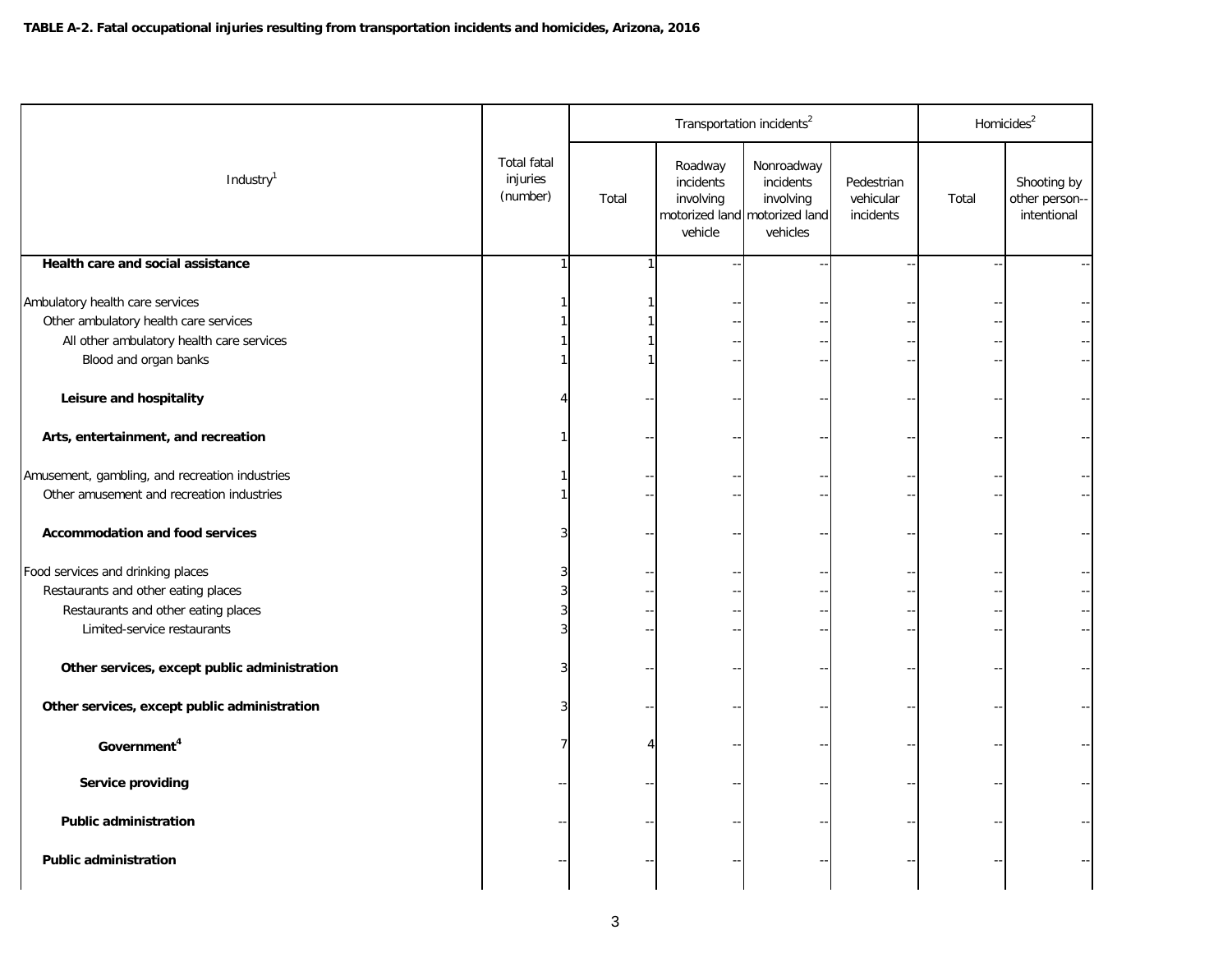|                                              |                                            |       |                                              | Transportation incidents <sup>2</sup>                                             |                                      |       | Homicides <sup>2</sup>                       |
|----------------------------------------------|--------------------------------------------|-------|----------------------------------------------|-----------------------------------------------------------------------------------|--------------------------------------|-------|----------------------------------------------|
| Industry <sup>1</sup>                        | <b>Total fatal</b><br>injuries<br>(number) | Total | Roadway<br>incidents<br>involving<br>vehicle | Nonroadway<br>incidents<br>involving<br>motorized land motorized land<br>vehicles | Pedestrian<br>vehicular<br>incidents | Total | Shooting by<br>other person--<br>intentional |
| National security and international affairs  |                                            |       |                                              |                                                                                   |                                      |       | $\overline{\phantom{a}}$                     |
| National security and international affairs  |                                            |       |                                              |                                                                                   |                                      |       |                                              |
| International affairs                        |                                            |       |                                              |                                                                                   |                                      | --    | $- -$                                        |
| Local government                             |                                            |       |                                              |                                                                                   |                                      |       |                                              |
| Service providing                            |                                            |       |                                              |                                                                                   |                                      | --    | --                                           |
| <b>Public administration</b>                 |                                            |       |                                              |                                                                                   |                                      |       |                                              |
| <b>Public administration</b>                 |                                            |       |                                              |                                                                                   |                                      |       |                                              |
| Justice, public order, and safety activities |                                            |       |                                              |                                                                                   |                                      | --    |                                              |
| Justice, public order, and safety activities |                                            |       |                                              |                                                                                   |                                      | $- -$ | --                                           |
| Police protection                            |                                            |       |                                              |                                                                                   |                                      |       | $--$                                         |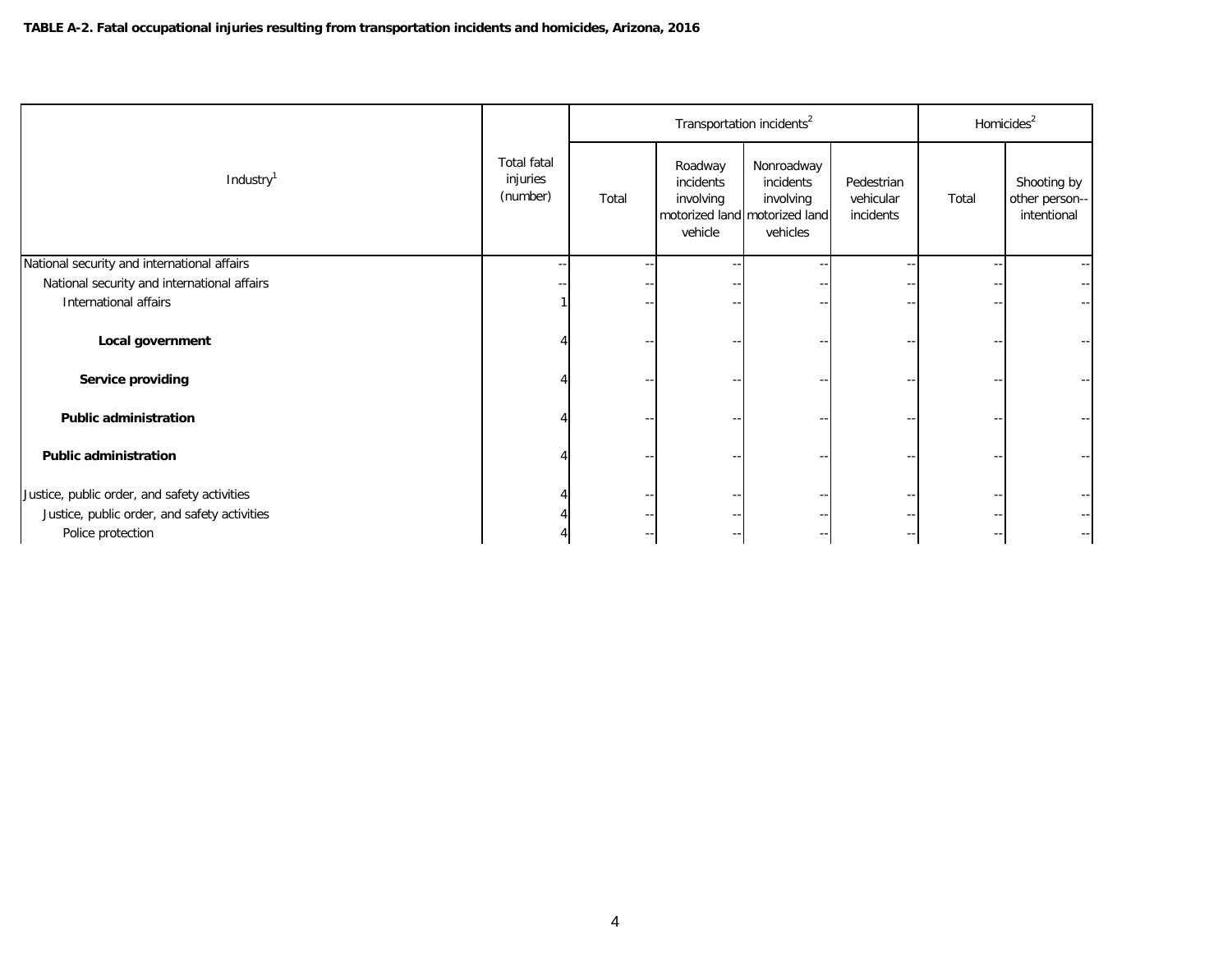|                       |                                            |       |                                              | Homicides <sup>2</sup>                                                            |                                      |       |                                              |
|-----------------------|--------------------------------------------|-------|----------------------------------------------|-----------------------------------------------------------------------------------|--------------------------------------|-------|----------------------------------------------|
| Industry <sup>1</sup> | <b>Total fatal</b><br>injuries<br>(number) | Total | Roadway<br>incidents<br>involving<br>vehicle | Nonroadway<br>incidents<br>involving<br>motorized land motorized land<br>vehicles | Pedestrian<br>vehicular<br>incidents | Total | Shooting by<br>other person--<br>intentional |

1 CFOI has used several versions of the North American Industry Classification System (NAICS) since 2003 to define industry. For more information on the version of NAICS used in this year, see our definitions page at http://www.bls.gov/iif/oshcfdef.htm.

2 Based on the BLS Occupational Injury and Illness Classification System (OIICS) 2.01 implemented for 2011 data forward.

<sup>3</sup> Includes fatal injuries at all establishments categorized as Mining (Sector 21) in the North American Industry Classification System, including establishments not governed by the Mine Safety and Health Administration (MSHA) rules and reporting, such as those in Oil and Gas Extraction.

<sup>4</sup> Includes fatal injuries to workers employed by governmental organizations regardless of industry.

Note: Data for all years are revised and final. Totals for major categories may include subcategories not shown separately. Dashes indicate no data reported or data that do not meet publication criteria. CFOI fatal injury counts exclude illness-related deaths unless precipitated by an injury event.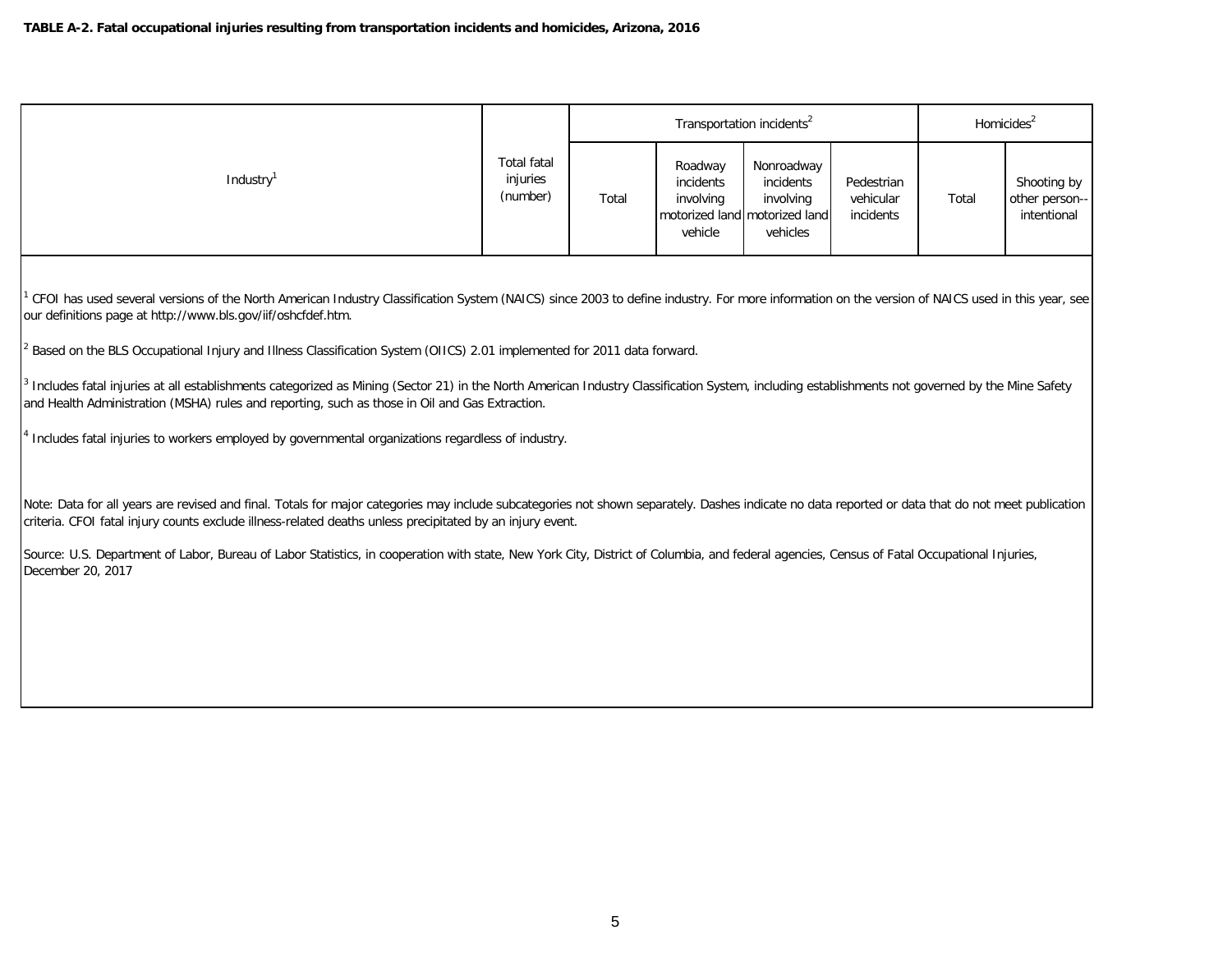| Industry <sup>1</sup>                      | Fatal injuries |         | Private sector wage and salary<br>workers <sup>2</sup> |         | Government workers <sup>3</sup> |         | Self-employed workers <sup>4</sup> |         |
|--------------------------------------------|----------------|---------|--------------------------------------------------------|---------|---------------------------------|---------|------------------------------------|---------|
|                                            | Number         | Percent | Number                                                 | Percent | Number                          | Percent | Number                             | Percent |
| <b>Total</b>                               | 77             | 100.0   | 59                                                     | 100.0   | 7                               | 100.0   | 11                                 | 100.0   |
| <b>Goods producing</b>                     | 22             | 28.6    | 20                                                     | 33.9    |                                 |         |                                    |         |
| Natural resources and mining               | 5              | 6.5     | 3                                                      | 5.1     |                                 |         |                                    |         |
| Agriculture, forestry, fishing and hunting |                | 5.2     |                                                        |         |                                 |         |                                    |         |
| Crop production                            |                |         |                                                        | 1.7     |                                 |         |                                    |         |
| Oilseed and grain farming                  |                | 1.3     |                                                        | 1.7     |                                 |         |                                    |         |
| Wheat farming                              |                | 1.3     |                                                        | 1.7     |                                 |         |                                    |         |
| Construction                               | 15             | 19.5    | 15                                                     | 25.4    |                                 |         |                                    |         |
| Construction                               | 15             | 19.5    | 15                                                     | 25.4    |                                 |         |                                    |         |
| Construction of buildings                  |                | 3.9     |                                                        | 5.1     |                                 |         |                                    |         |
| Specialty trade contractors                |                | 10.4    |                                                        | 13.6    |                                 |         |                                    |         |
| Building equipment contractors             |                | 3.9     |                                                        | 5.1     |                                 |         |                                    |         |
| <b>Electrical contractors</b>              |                | 3.9     |                                                        | 5.1     |                                 |         |                                    |         |
| Nonresidential electrical contractors      |                | 3.9     |                                                        | 5.1     |                                 |         |                                    |         |
| Building finishing contractors             |                | 3.9     |                                                        | 5.1     |                                 |         |                                    |         |
| Flooring contractors                       |                | 1.3     |                                                        | 1.7     |                                 |         |                                    |         |
| Service providing                          | 55             | 71.4    | 39                                                     | 66.1    |                                 | 100.0   | 9                                  | 81.8    |
| Trade, transportation, and utilities       | 23             | 29.9    | 20                                                     | 33.9    |                                 |         | 3                                  | 27.3    |
| <b>Retail trade</b>                        |                | 5.2     |                                                        | 5.1     |                                 |         |                                    |         |
| Food and beverage stores                   |                |         |                                                        |         |                                 |         |                                    |         |
| Grocery stores                             |                |         |                                                        |         |                                 |         |                                    |         |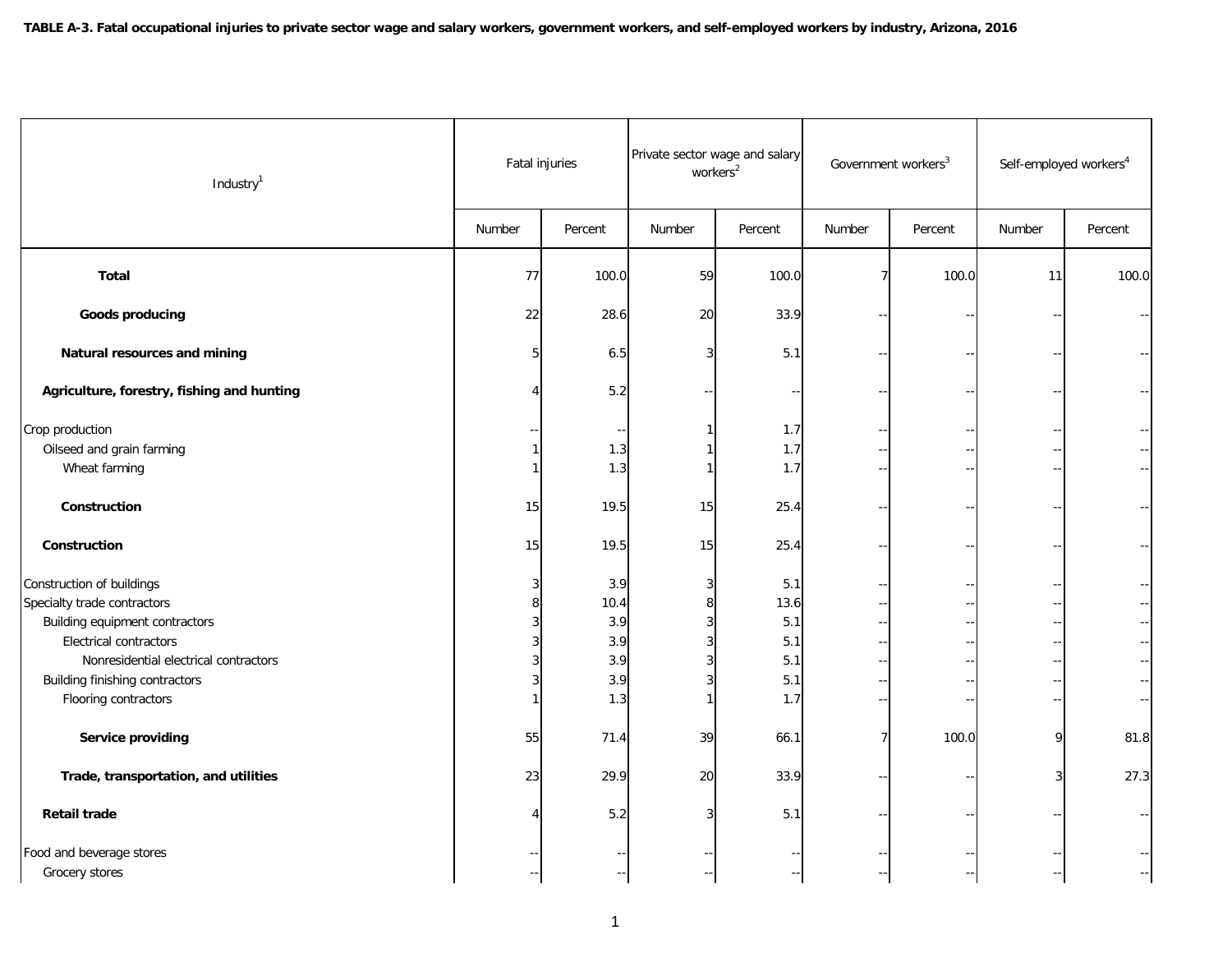| Industry <sup>1</sup>                                  |        | Fatal injuries |        | Private sector wage and salary<br>workers <sup>2</sup> |        | Government workers <sup>3</sup> | Self-employed workers <sup>4</sup> |         |
|--------------------------------------------------------|--------|----------------|--------|--------------------------------------------------------|--------|---------------------------------|------------------------------------|---------|
|                                                        | Number | Percent        | Number | Percent                                                | Number | Percent                         | Number                             | Percent |
| Convenience stores                                     |        | 1.3            |        | 1.7                                                    |        |                                 |                                    |         |
| Nonstore retailers                                     |        | 1.3            |        | 1.7                                                    |        |                                 |                                    |         |
| Electronic shopping and mail-order houses              |        | 1.3            |        | 1.7                                                    |        |                                 |                                    |         |
| Electronic shopping and mail-order houses              |        | 1.3            |        | 1.7                                                    |        |                                 |                                    |         |
| Electronic shopping                                    |        | 1.3            |        | 1.7                                                    |        |                                 |                                    |         |
| <b>Transportation and warehousing</b>                  | 19     | 24.7           | 17     | 28.8                                                   |        |                                 |                                    |         |
| Truck transportation                                   | 18     | 23.4           | 16     | 27.1                                                   |        |                                 |                                    |         |
| General freight trucking                               | 14     | 18.2           | 12     | 20.3                                                   |        |                                 |                                    |         |
| General freight trucking, long-distance                | 7      | 9.1            | 7      | 11.9                                                   |        |                                 |                                    |         |
| Specialized freight trucking                           |        | 5.2            |        | 6.8                                                    |        |                                 |                                    |         |
| Professional and business services                     | 9      | 11.7           | 5      | 8.5                                                    |        |                                 |                                    | 36.4    |
| Professional and technical services                    |        |                |        |                                                        |        |                                 |                                    |         |
| Professional, scientific, and technical services       |        |                |        |                                                        |        |                                 |                                    |         |
| Other professional, scientific, and technical services |        |                |        |                                                        |        |                                 |                                    | 9.1     |
| Veterinary services                                    |        |                |        |                                                        |        |                                 |                                    | 9.1     |
| Administrative and waste services                      |        | 6.5            | 3      | 5.1                                                    |        |                                 |                                    |         |
| Administrative and support services                    |        | $6.5$          |        | 5.1                                                    |        |                                 |                                    |         |
| Services to buildings and dwellings                    |        | 5.2            |        |                                                        |        |                                 |                                    |         |
| Landscaping services                                   |        | 3.9            |        |                                                        |        |                                 |                                    |         |
| <b>Educational and health services</b>                 | 6      | 7.8            | 6      | 10.2                                                   |        |                                 |                                    |         |
| <b>Educational services</b>                            |        | 6.5            |        | 8.5                                                    |        |                                 |                                    |         |
| <b>Educational services</b>                            |        | 6.5            |        | 8.5                                                    |        |                                 |                                    |         |
| Technical and trade schools                            |        | 5.2            |        | 6.8                                                    |        |                                 |                                    |         |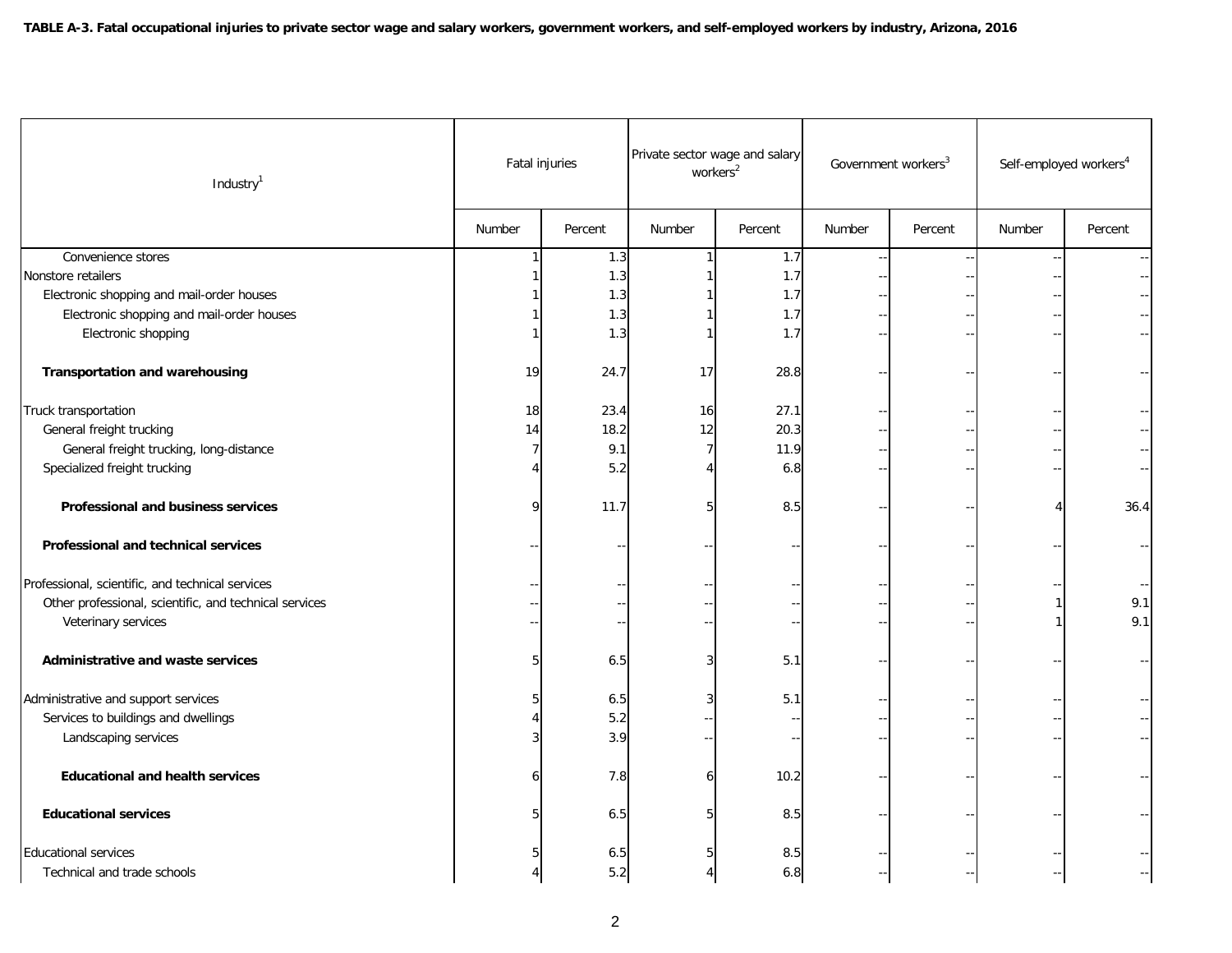| Industry <sup>1</sup>                          |        | Fatal injuries |        | Private sector wage and salary<br>workers <sup>2</sup> |        | Government workers <sup>3</sup> | Self-employed workers <sup>4</sup> |         |  |
|------------------------------------------------|--------|----------------|--------|--------------------------------------------------------|--------|---------------------------------|------------------------------------|---------|--|
|                                                | Number | Percent        | Number | Percent                                                | Number | Percent                         | Number                             | Percent |  |
| Technical and trade schools                    |        | 5.2            |        | 6.8                                                    |        |                                 |                                    |         |  |
| Flight training                                |        | 5.2            |        | 6.8                                                    |        |                                 |                                    |         |  |
| Health care and social assistance              |        | 1.3            |        | 1.7                                                    |        |                                 |                                    |         |  |
| Ambulatory health care services                |        | 1.3            |        | 1.7                                                    |        |                                 |                                    |         |  |
| Other ambulatory health care services          |        | 1.3            |        | 1.7                                                    |        |                                 |                                    |         |  |
| All other ambulatory health care services      |        | 1.3            |        | 1.7                                                    |        |                                 |                                    |         |  |
| Blood and organ banks                          |        | 1.3            |        | 1.7                                                    |        |                                 |                                    |         |  |
| Leisure and hospitality                        |        | 5.2            |        | 6.8                                                    |        |                                 |                                    |         |  |
| Arts, entertainment, and recreation            |        | 1.3            |        | 1.7                                                    |        |                                 |                                    |         |  |
| Amusement, gambling, and recreation industries |        | 1.3            |        | 1.7                                                    |        |                                 |                                    |         |  |
| Other amusement and recreation industries      |        | 1.3            |        | 1.7                                                    |        |                                 |                                    |         |  |
| <b>Accommodation and food services</b>         |        | 3.9            |        | 5.1                                                    |        |                                 |                                    |         |  |
| Food services and drinking places              |        | 3.9            |        | 5.1                                                    |        |                                 |                                    |         |  |
| Restaurants and other eating places            |        | 3.9            |        | 5.1                                                    |        |                                 |                                    |         |  |
| Restaurants and other eating places            |        | 3.9            |        | 5.1                                                    |        |                                 |                                    |         |  |
| Limited-service restaurants                    |        | 3.9            |        | 5.1                                                    |        |                                 |                                    |         |  |
| Other services, except public administration   |        | 3.9            |        |                                                        |        |                                 |                                    |         |  |
| Other services, except public administration   |        | 3.9            |        |                                                        |        |                                 |                                    |         |  |
| <b>Public administration</b>                   |        | 9.1            |        |                                                        |        | 100.0                           |                                    |         |  |
| <b>Public administration</b>                   |        | 9.1            |        |                                                        |        | 100.0                           |                                    |         |  |
| Justice, public order, and safety activities   |        | 5.2            |        |                                                        |        | 57.1                            |                                    |         |  |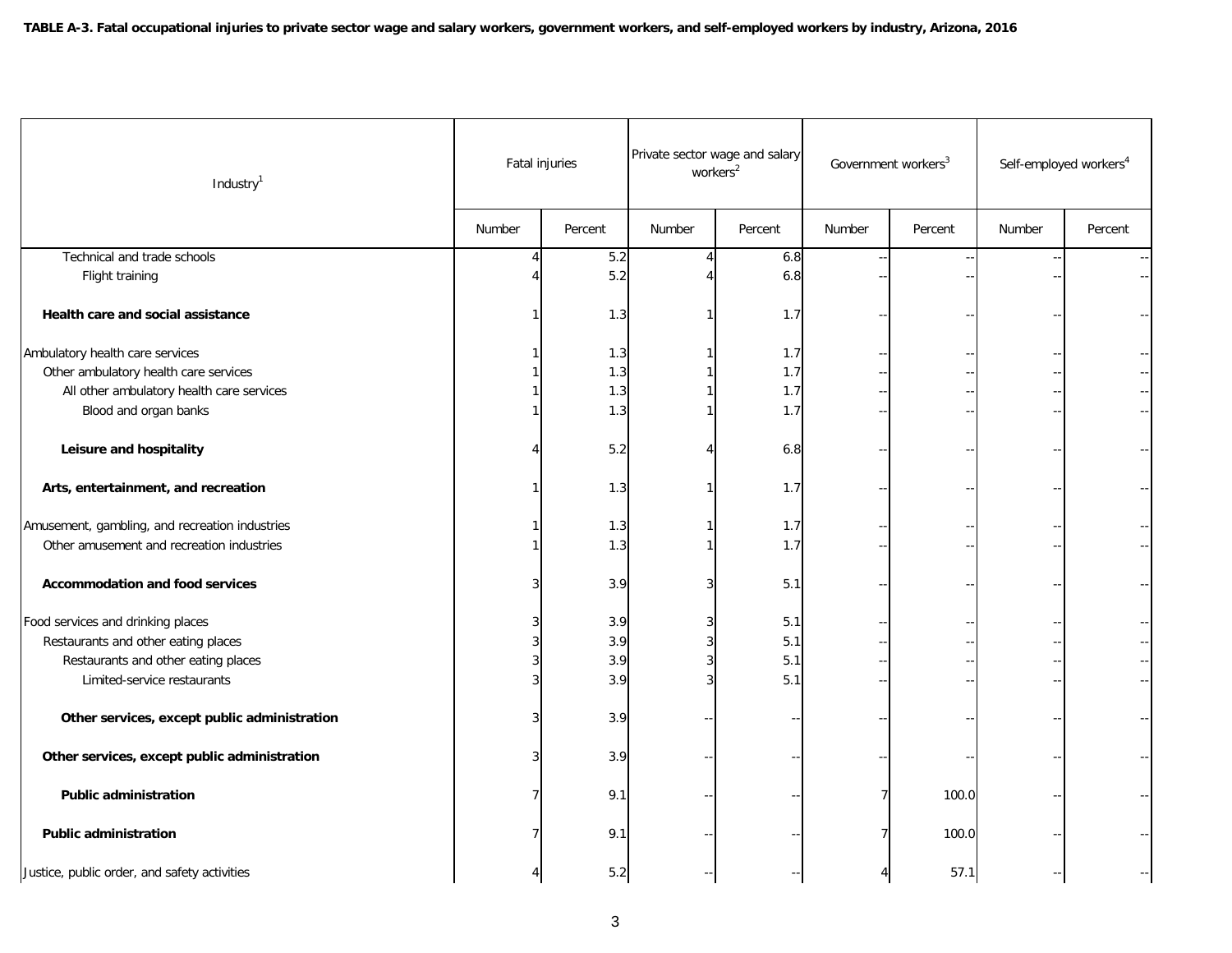| Industry <sup>1</sup>                        | Fatal injuries |         | Private sector wage and salary<br>workers <sup>2</sup> |         | Government workers <sup>3</sup> |         | Self-employed workers <sup>4</sup> |         |  |
|----------------------------------------------|----------------|---------|--------------------------------------------------------|---------|---------------------------------|---------|------------------------------------|---------|--|
|                                              | Number         | Percent | Number                                                 | Percent | Number                          | Percent | Number                             | Percent |  |
| Justice, public order, and safety activities |                | 5.2     |                                                        |         |                                 | 57.1    | $ -$                               | $- -$   |  |
| Police protection                            |                | 5.2     | $- -$                                                  |         |                                 | 57.1    | $ -$                               | $- -$   |  |
| National security and international affairs  |                | 3.9     | --                                                     |         |                                 | 42.9    | $- -$                              | $- -$   |  |
| National security and international affairs  |                | 3.9     | $- -$                                                  |         |                                 | 42.9    | $- -$                              |         |  |
| International affairs                        |                | 1.3     | $- -$                                                  |         |                                 | 14.3    | $ -$                               | $- -$   |  |

<sup>1</sup> CFOI has used several versions of the North American Industry Classification System (NAICS) since 2003 to define industry. For more information on the version of NAICS used in this year, see our definitions page at http://www.bls.gov/iif/oshcfdef.htm.

 $2$  May include volunteers and workers receiving other types of compensation.

3 Includes fatal injuries to workers employed by governmental organizations regardless of industry.

4 Includes self-employed workers, owners of unincorporated businesses and farms, paid and unpaid family workers, and may include some owners of incorporated businesses or members of partnerships.

<sup>5</sup> Includes fatal injuries at all establishments categorized as Mining (Sector 21) in the North American Industry Classification System, including establishments not governed by the Mine Safety and Health Administration (MSHA) rules and reporting, such as those in Oil and Gas Extraction.

Note: Data for all years are revised and final. Totals for major categories may include subcategories not shown separately. Dashes indicate no data reported or data that do not meet publication criteria. CFOI fatal injury counts exclude illness-related deaths unless precipitated by an injury event.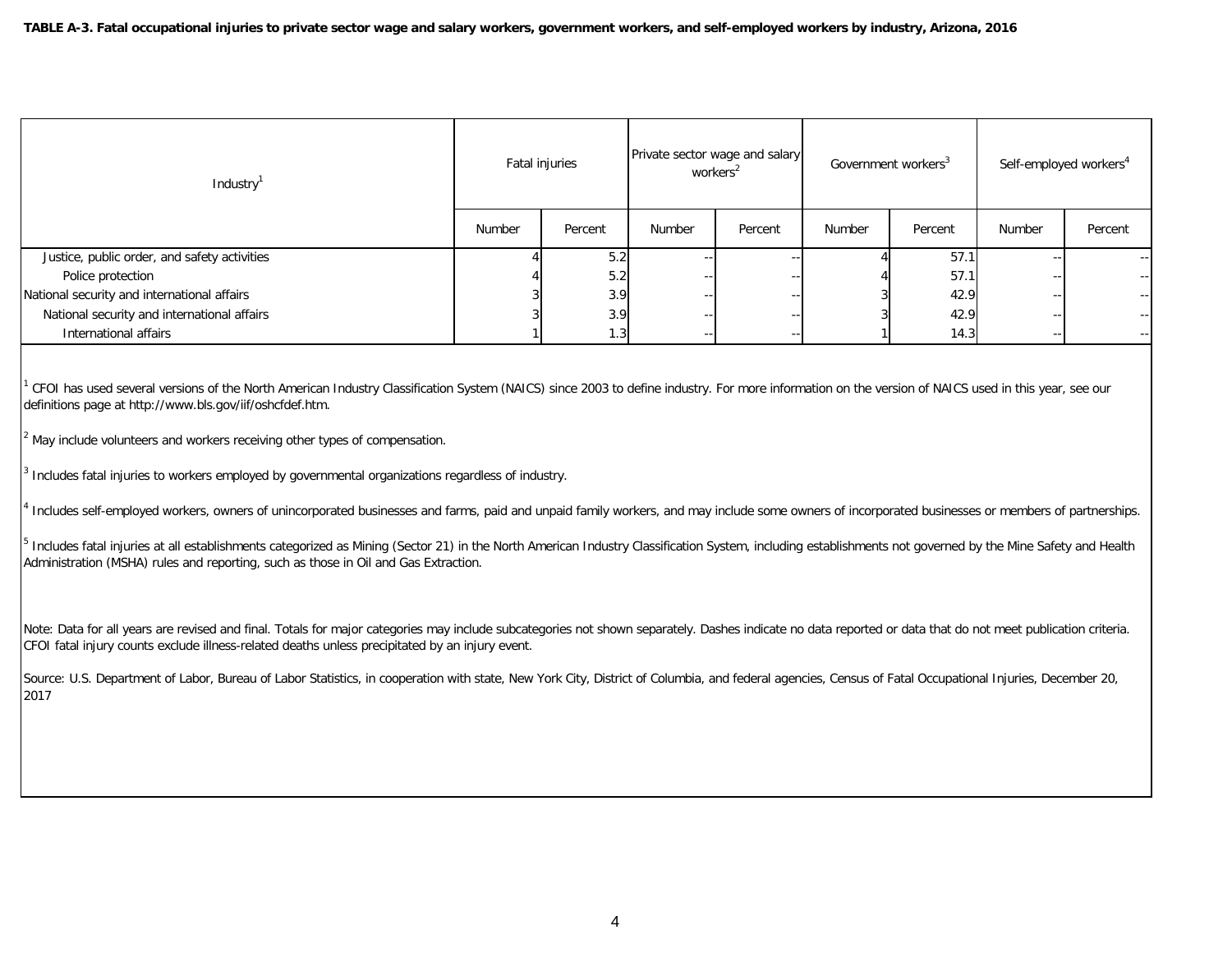## TABLE A-4. Fatal occupational injuries by primary and secondary source of injury for all fatal injuries and by major private industry <sup>1</sup> sector, Arizona, 2016

|                                                           |                                            |                          |                                                | Goods producing |               | Service providing          |                                           |                          |                         |                                          |                                       |                            |                      |
|-----------------------------------------------------------|--------------------------------------------|--------------------------|------------------------------------------------|-----------------|---------------|----------------------------|-------------------------------------------|--------------------------|-------------------------|------------------------------------------|---------------------------------------|----------------------------|----------------------|
| Primary source and secondary source <sup>2</sup>          | <b>Total fatal</b><br>injuries<br>(number) | Total goods<br>producing | Natural<br>esources and<br>mining <sup>3</sup> | Construction    | Manufacturing | Total service<br>providing | Trade,<br>transportation<br>and utilities | Information              | Financial<br>activities | Professional<br>and business<br>services | Educational<br>and health<br>services | Leisure and<br>hospitality | Other services       |
| Total                                                     | 77                                         | 22                       |                                                | 15              |               | 48                         | 23                                        |                          |                         |                                          |                                       |                            |                      |
| Primary Source <sup>4</sup>                               |                                            |                          |                                                |                 |               |                            |                                           |                          |                         |                                          |                                       |                            |                      |
| Machinery                                                 |                                            |                          |                                                |                 |               |                            |                                           |                          |                         |                                          |                                       |                            |                      |
| Material and personnel handling machinery                 |                                            |                          |                                                |                 |               |                            |                                           |                          |                         |                                          |                                       |                            |                      |
| Conveyors--powered                                        |                                            |                          |                                                |                 |               |                            |                                           |                          |                         |                                          |                                       |                            |                      |
| Parts and materials                                       |                                            |                          |                                                |                 |               |                            |                                           |                          |                         |                                          |                                       |                            |                      |
| Machine, tool, and electric parts                         |                                            |                          |                                                |                 |               |                            |                                           |                          |                         |                                          |                                       |                            |                      |
| Electric parts                                            |                                            |                          |                                                |                 |               |                            |                                           |                          |                         |                                          |                                       |                            |                      |
| Switchboards, switches, fuses                             |                                            |                          |                                                |                 |               |                            |                                           |                          |                         |                                          |                                       |                            |                      |
| Persons, plants, animals, and minerals                    | 16                                         |                          |                                                |                 |               | 10                         |                                           |                          |                         |                                          |                                       |                            |                      |
| Person--injured or ill worker                             |                                            |                          |                                                |                 |               |                            |                                           |                          |                         |                                          |                                       |                            |                      |
| Person--other than injured or ill worker                  |                                            |                          |                                                |                 |               |                            |                                           |                          |                         |                                          |                                       |                            |                      |
| Assailant, suspect, inmate                                |                                            |                          |                                                |                 |               |                            |                                           |                          |                         |                                          |                                       |                            |                      |
|                                                           |                                            |                          |                                                |                 |               |                            |                                           |                          |                         |                                          |                                       |                            |                      |
| Robber                                                    |                                            |                          |                                                |                 |               |                            |                                           |                          |                         |                                          |                                       |                            |                      |
| Suspect not yet apprehended                               |                                            |                          |                                                |                 |               |                            |                                           |                          |                         |                                          |                                       |                            |                      |
| Plants, trees, vegetation--not processed                  |                                            |                          |                                                |                 |               |                            |                                           |                          |                         |                                          |                                       |                            |                      |
| Trees, logs, limbs                                        |                                            |                          |                                                |                 |               |                            |                                           |                          |                         |                                          |                                       |                            |                      |
| Trees                                                     |                                            |                          |                                                |                 |               |                            |                                           |                          |                         |                                          |                                       |                            |                      |
| <b>Structures and surfaces</b>                            |                                            |                          |                                                |                 |               |                            |                                           |                          |                         |                                          |                                       |                            |                      |
| Floors, walkways, ground surfaces                         |                                            |                          |                                                |                 |               |                            |                                           |                          |                         |                                          |                                       |                            |                      |
| Streets, roads, driveways                                 |                                            |                          |                                                |                 |               |                            |                                           |                          |                         |                                          |                                       |                            |                      |
| Street, road, driveway--unpaved                           |                                            |                          |                                                |                 |               |                            |                                           |                          |                         |                                          |                                       |                            |                      |
| Other floors, walkways, ground surfaces                   |                                            |                          |                                                |                 |               |                            |                                           |                          |                         |                                          |                                       |                            |                      |
| Piers, wharfs                                             |                                            |                          |                                                |                 |               |                            |                                           |                          |                         |                                          |                                       |                            |                      |
| Geographical structures                                   |                                            |                          |                                                |                 |               |                            |                                           |                          |                         |                                          |                                       |                            |                      |
| Water bodies--natural                                     |                                            |                          |                                                |                 |               |                            |                                           |                          |                         |                                          |                                       |                            |                      |
| Rivers, streams                                           |                                            |                          |                                                |                 |               |                            |                                           |                          |                         |                                          |                                       |                            |                      |
| Tools, instruments, and equipment                         |                                            |                          |                                                |                 |               |                            |                                           |                          |                         |                                          |                                       |                            |                      |
| Ladders                                                   |                                            |                          |                                                |                 |               |                            |                                           |                          |                         |                                          |                                       |                            |                      |
| <b>Vehicles</b>                                           | 35                                         |                          |                                                |                 |               | 26                         | 18                                        |                          |                         |                                          |                                       |                            |                      |
| Aircraft                                                  |                                            |                          |                                                |                 |               |                            |                                           |                          |                         |                                          |                                       |                            |                      |
| Airplanes--powered fixed wing                             |                                            |                          |                                                |                 |               |                            |                                           |                          |                         |                                          |                                       |                            |                      |
| Airplane--jet or turbine engine                           |                                            |                          |                                                |                 |               |                            |                                           |                          |                         |                                          |                                       |                            |                      |
| Airplane--propeller-driven or piston engine               |                                            |                          |                                                |                 |               |                            |                                           |                          |                         |                                          |                                       |                            |                      |
| Highway vehicles, motorized                               | 27                                         |                          |                                                |                 |               | 21                         | 18                                        |                          |                         |                                          |                                       |                            |                      |
| Passenger vehicle--automobiles, buses, and passenger vans |                                            |                          |                                                |                 |               |                            |                                           |                          |                         |                                          |                                       |                            |                      |
| Automobile                                                |                                            |                          |                                                |                 |               |                            |                                           |                          |                         |                                          |                                       |                            |                      |
| Motorcycle, moped, dirt bike                              |                                            |                          |                                                |                 |               |                            |                                           |                          |                         |                                          |                                       |                            |                      |
| Trucks--motorized freight hauling and utility             | 19                                         |                          |                                                |                 |               | 18                         | 18                                        |                          |                         |                                          |                                       |                            |                      |
| Semi, tractor-trailer, tanker truck                       | 15                                         |                          |                                                |                 |               | 15                         | 15                                        |                          |                         |                                          |                                       |                            |                      |
| Dump truck                                                |                                            |                          |                                                |                 |               |                            |                                           | $\overline{\phantom{a}}$ |                         |                                          |                                       |                            | $\frac{1}{2}$        |
| Other sources                                             |                                            |                          |                                                |                 |               |                            |                                           | $\sim$                   |                         |                                          |                                       |                            |                      |
|                                                           |                                            |                          |                                                |                 |               |                            |                                           |                          |                         |                                          |                                       |                            |                      |
| Environmental and elemental conditions                    |                                            |                          |                                                |                 |               |                            |                                           |                          |                         |                                          |                                       |                            | $\sim$               |
| Secondary Source <sup>5</sup>                             |                                            |                          |                                                |                 |               |                            |                                           |                          |                         |                                          |                                       |                            |                      |
| Parts and materials                                       |                                            |                          |                                                |                 |               |                            |                                           |                          |                         |                                          |                                       |                            |                      |
| Persons, plants, animals, and minerals                    |                                            |                          |                                                |                 |               |                            |                                           |                          |                         |                                          |                                       |                            | $\ddot{\phantom{a}}$ |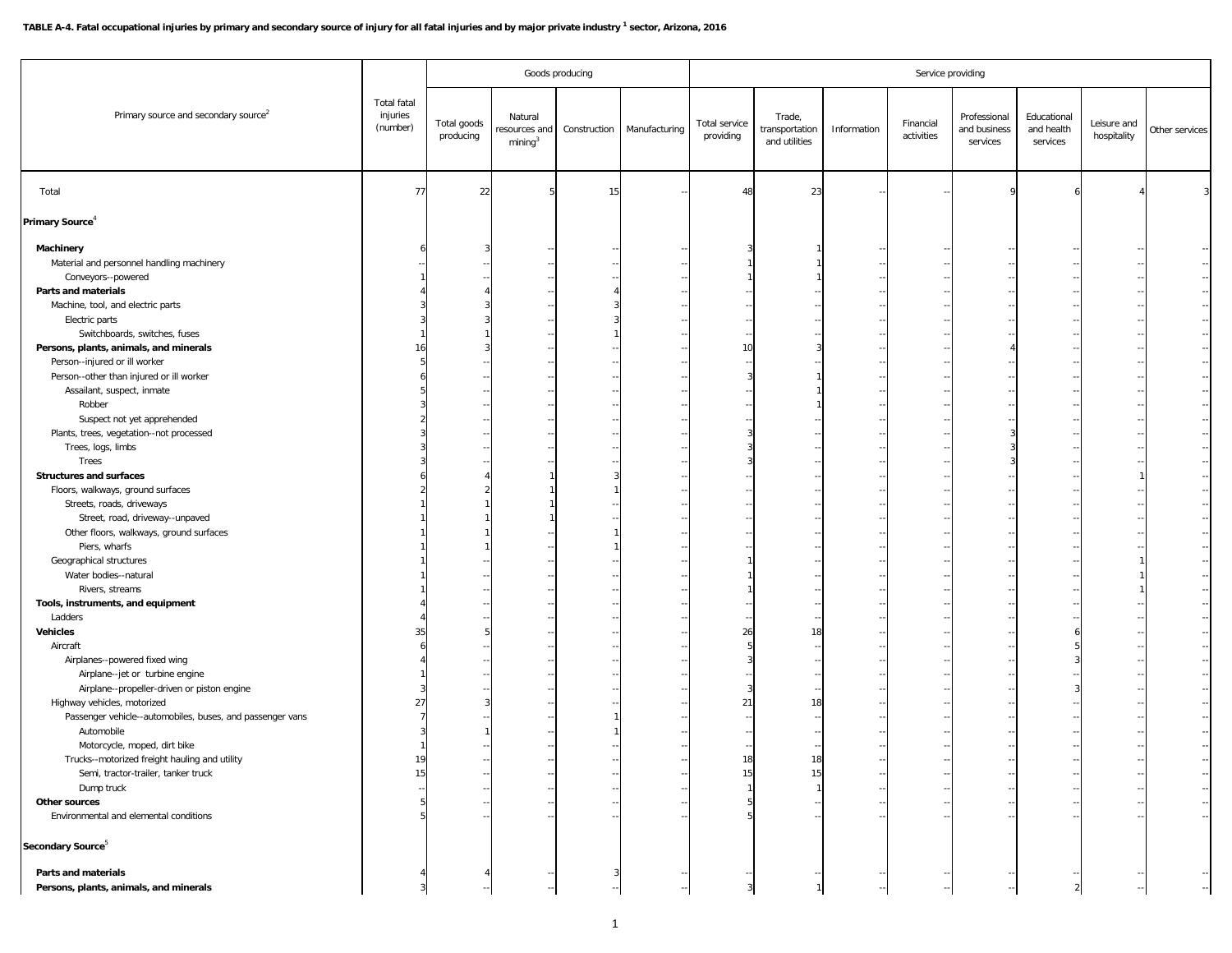## TABLE A-4. Fatal occupational injuries by primary and secondary source of injury for all fatal injuries and by major private industry <sup>1</sup> sector, Arizona, 2016

|                                                             |                                            |                          | Goods producing<br>Service providing            |              |               |                            |                                           |             |                         |                                          |                                       |                            |                |  |
|-------------------------------------------------------------|--------------------------------------------|--------------------------|-------------------------------------------------|--------------|---------------|----------------------------|-------------------------------------------|-------------|-------------------------|------------------------------------------|---------------------------------------|----------------------------|----------------|--|
| Primary source and secondary source <sup>2</sup>            | <b>Total fatal</b><br>injuries<br>(number) | Total goods<br>producing | Natural<br>resources and<br>mining <sup>3</sup> | Construction | Manufacturing | Total service<br>providing | Trade,<br>transportation<br>and utilities | Information | Financial<br>activities | Professional<br>and business<br>services | Educational<br>and health<br>services | Leisure and<br>hospitality | Other services |  |
| Person--injured or ill worker                               |                                            |                          |                                                 |              |               |                            |                                           | $ -$        |                         |                                          |                                       |                            | $\sim$ $-$     |  |
| Bodily motion or position of injured, ill worker            |                                            |                          |                                                 |              |               |                            |                                           |             |                         |                                          |                                       |                            |                |  |
| Plants, trees, vegetation--not processed                    |                                            |                          |                                                 |              |               |                            |                                           |             |                         |                                          |                                       |                            |                |  |
| Trees, logs, limbs                                          |                                            |                          |                                                 |              |               |                            |                                           |             |                         |                                          |                                       |                            |                |  |
| Trees                                                       |                                            |                          |                                                 |              |               |                            |                                           |             |                         |                                          |                                       |                            |                |  |
| <b>Structures and surfaces</b>                              |                                            |                          |                                                 |              |               |                            |                                           |             |                         |                                          |                                       |                            |                |  |
| Floors, walkways, ground surfaces                           |                                            |                          |                                                 |              |               |                            |                                           |             |                         |                                          |                                       |                            |                |  |
| Ground                                                      |                                            |                          |                                                 |              |               |                            |                                           |             |                         |                                          |                                       |                            |                |  |
| Ground irregularity                                         |                                            |                          |                                                 |              |               |                            |                                           |             |                         |                                          |                                       |                            |                |  |
| Curbs, traffic calming bumps, embankments                   |                                            |                          |                                                 |              |               |                            |                                           |             |                         |                                          |                                       |                            |                |  |
| Embankments                                                 |                                            |                          |                                                 |              |               |                            |                                           |             |                         |                                          |                                       |                            |                |  |
| Tools, instruments, and equipment                           |                                            |                          |                                                 |              |               |                            |                                           |             |                         |                                          |                                       |                            |                |  |
| Firearms, law enforcement, and other self-defense equipment |                                            |                          |                                                 |              |               |                            |                                           |             |                         |                                          |                                       |                            |                |  |
| Firearms                                                    |                                            |                          |                                                 |              |               |                            |                                           |             |                         |                                          |                                       |                            |                |  |
| Pistol, handgun, revolver                                   |                                            |                          |                                                 |              |               |                            |                                           |             |                         |                                          |                                       |                            |                |  |
| <b>Vehicles</b>                                             |                                            |                          |                                                 |              |               |                            |                                           |             |                         |                                          |                                       |                            |                |  |
| Highway vehicles, motorized                                 |                                            |                          |                                                 |              |               |                            |                                           |             |                         |                                          |                                       |                            |                |  |
| Passenger vehicle--automobiles, buses, and passenger vans   |                                            |                          |                                                 |              |               |                            |                                           |             |                         |                                          |                                       |                            |                |  |
| Automobile                                                  |                                            |                          |                                                 |              |               |                            |                                           |             |                         |                                          |                                       |                            |                |  |
| Multi-purpose highway vehicles                              |                                            |                          |                                                 |              |               |                            |                                           |             |                         |                                          |                                       |                            |                |  |

<sup>1</sup> CFOI has used several versions of the North American Industry Classification System (NAICS) since 2003 to define industry. For more information on the version of NAICS used in this year, see our definitions page at htt

<sup>2</sup> Based on the BLS Occupational Injury and Illness Classification System (OIICS) 2.01 implemented for 2011 data forward.

3 Includes fatal injuries at all establishments categorized as Mining (Sector 21) in the North American Industry Classification System, including establishments not governed by the Mine Safety and Health Administration (MS

<sup>4</sup> The primary source of a fatal occupational injury is the object, substance, person, bodily motion, or exposure which most directly led to, produced, or inflicted the injury or illness.

<sup>5</sup> The secondary source of a fatal occupational injury is the object, substance, person, or exposure, other than the source, if any, which most actively generated the source or contributed to the injury or illness.

Note: Data for all years are revised and final. Totals for major categories may include subcategories mot shown separately. Dashes indicate no data reported or data that do not meet publication criteria. N.e.c. means "not deaths unless precipitated by an injury event.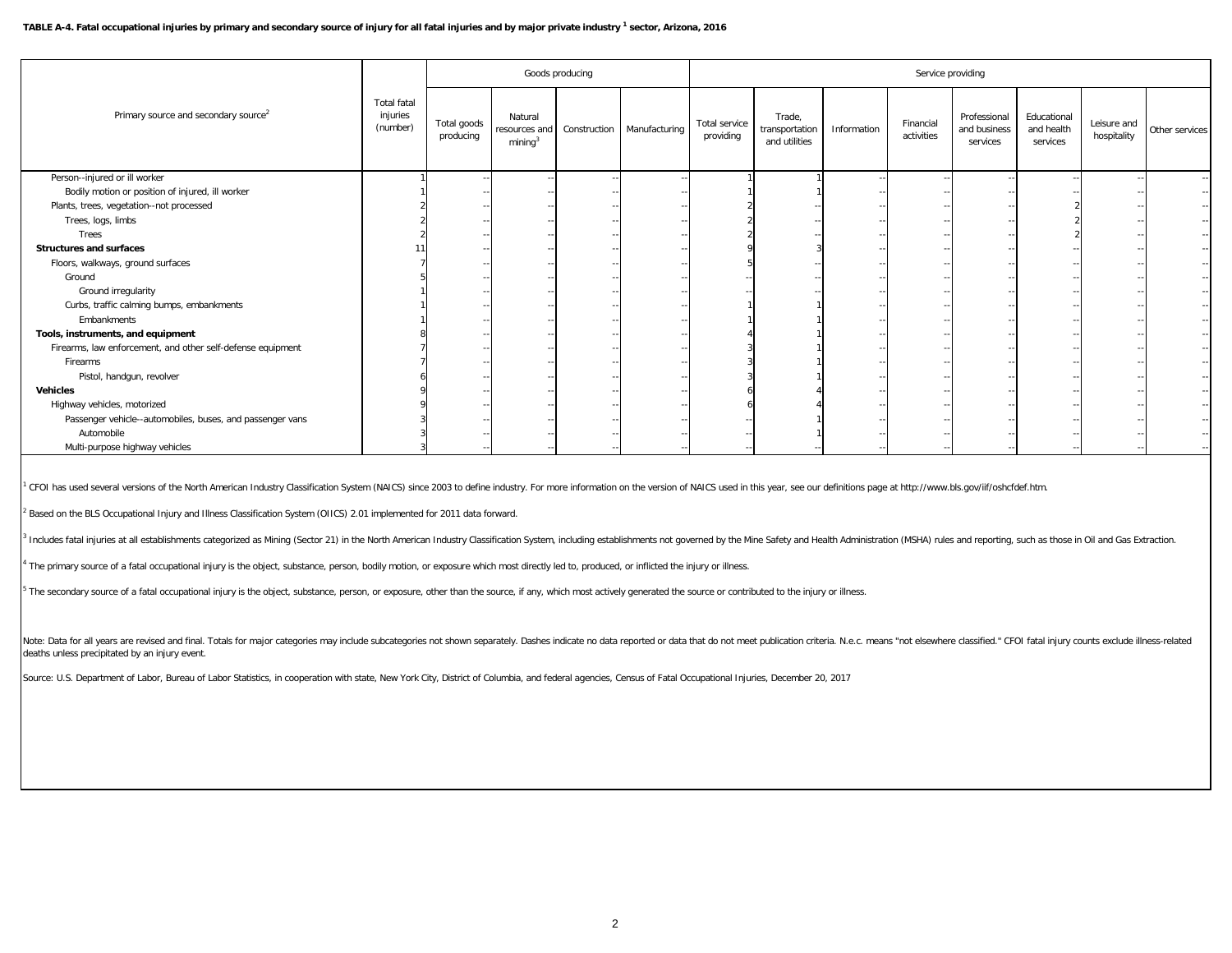|                                                           |                                            |                                                                            |                                          | Event or exposure <sup>2</sup> |                        |                                                           |                                          |
|-----------------------------------------------------------|--------------------------------------------|----------------------------------------------------------------------------|------------------------------------------|--------------------------------|------------------------|-----------------------------------------------------------|------------------------------------------|
| Occupation <sup>1</sup>                                   | <b>Total fatal</b><br>injuries<br>(number) | Violence and<br>other<br>injuries by<br>persons<br>or animals <sup>3</sup> | Transportation<br>incidents <sup>4</sup> | Fires and<br>explosions        | Falls, slips,<br>trips | Exposure to<br>harmful sub-<br>stances or<br>environments | Contact with<br>objects<br>and equipment |
| Total                                                     | 77                                         | 12                                                                         | 33                                       |                                | 11                     | 13                                                        | 8                                        |
| Healthcare practitioners and technical occupations        |                                            |                                                                            |                                          |                                |                        |                                                           |                                          |
| Health diagnosing and treating practitioners              |                                            |                                                                            |                                          |                                |                        |                                                           |                                          |
| Veterinarians                                             |                                            |                                                                            |                                          |                                |                        |                                                           |                                          |
| Veterinarians                                             |                                            |                                                                            |                                          |                                |                        |                                                           |                                          |
| <b>Healthcare support occupations</b>                     |                                            |                                                                            |                                          |                                |                        |                                                           |                                          |
| Other healthcare support occupations                      |                                            |                                                                            |                                          |                                |                        |                                                           |                                          |
| Miscellaneous healthcare support occupations              |                                            |                                                                            |                                          |                                |                        |                                                           |                                          |
| Veterinary assistants and laboratory animal caretakers    |                                            |                                                                            |                                          |                                |                        |                                                           |                                          |
| Protective service occupations                            |                                            |                                                                            | 4                                        |                                |                        |                                                           |                                          |
| Law enforcement workers                                   |                                            |                                                                            | 3                                        |                                |                        |                                                           |                                          |
| Police officers                                           |                                            |                                                                            | 3                                        |                                |                        |                                                           |                                          |
| Police and sheriff's patrol officers                      |                                            |                                                                            | 3                                        |                                |                        |                                                           |                                          |
| Other protective service workers                          |                                            |                                                                            |                                          |                                |                        |                                                           |                                          |
| Miscellaneous protective service workers                  |                                            |                                                                            |                                          |                                |                        |                                                           |                                          |
| Crossing guards                                           |                                            |                                                                            |                                          |                                |                        |                                                           |                                          |
| Building and grounds cleaning and maintenance occupations |                                            |                                                                            |                                          |                                | 3                      |                                                           |                                          |
| Personal care and service occupations                     |                                            |                                                                            |                                          |                                |                        |                                                           |                                          |
| Tour and travel guides                                    |                                            |                                                                            |                                          |                                |                        |                                                           |                                          |
| Tour and travel guides                                    |                                            |                                                                            |                                          |                                |                        |                                                           |                                          |
| Tour guides and escorts                                   |                                            |                                                                            |                                          |                                |                        |                                                           |                                          |
| Sales and related occupations                             |                                            | 3                                                                          |                                          |                                |                        |                                                           |                                          |
| Retail sales workers                                      |                                            |                                                                            |                                          |                                |                        |                                                           |                                          |
| Cashiers                                                  |                                            |                                                                            |                                          |                                |                        |                                                           |                                          |
| Cashiers                                                  |                                            |                                                                            |                                          |                                |                        |                                                           |                                          |
| <b>Construction and extraction occupations</b>            | 15                                         |                                                                            | 3                                        |                                | 4                      | 5                                                         |                                          |
| Construction trades workers                               | 13                                         |                                                                            |                                          |                                | 4                      | $\Delta$                                                  |                                          |
| Carpet, floor, and tile installers and finishers          |                                            |                                                                            |                                          |                                |                        |                                                           |                                          |
| Carpet installers                                         |                                            |                                                                            |                                          |                                |                        |                                                           |                                          |
| Construction laborers                                     |                                            |                                                                            |                                          |                                |                        |                                                           |                                          |
| <b>Construction laborers</b>                              |                                            |                                                                            |                                          |                                |                        |                                                           |                                          |
| Electricians                                              |                                            |                                                                            |                                          |                                |                        | 3                                                         |                                          |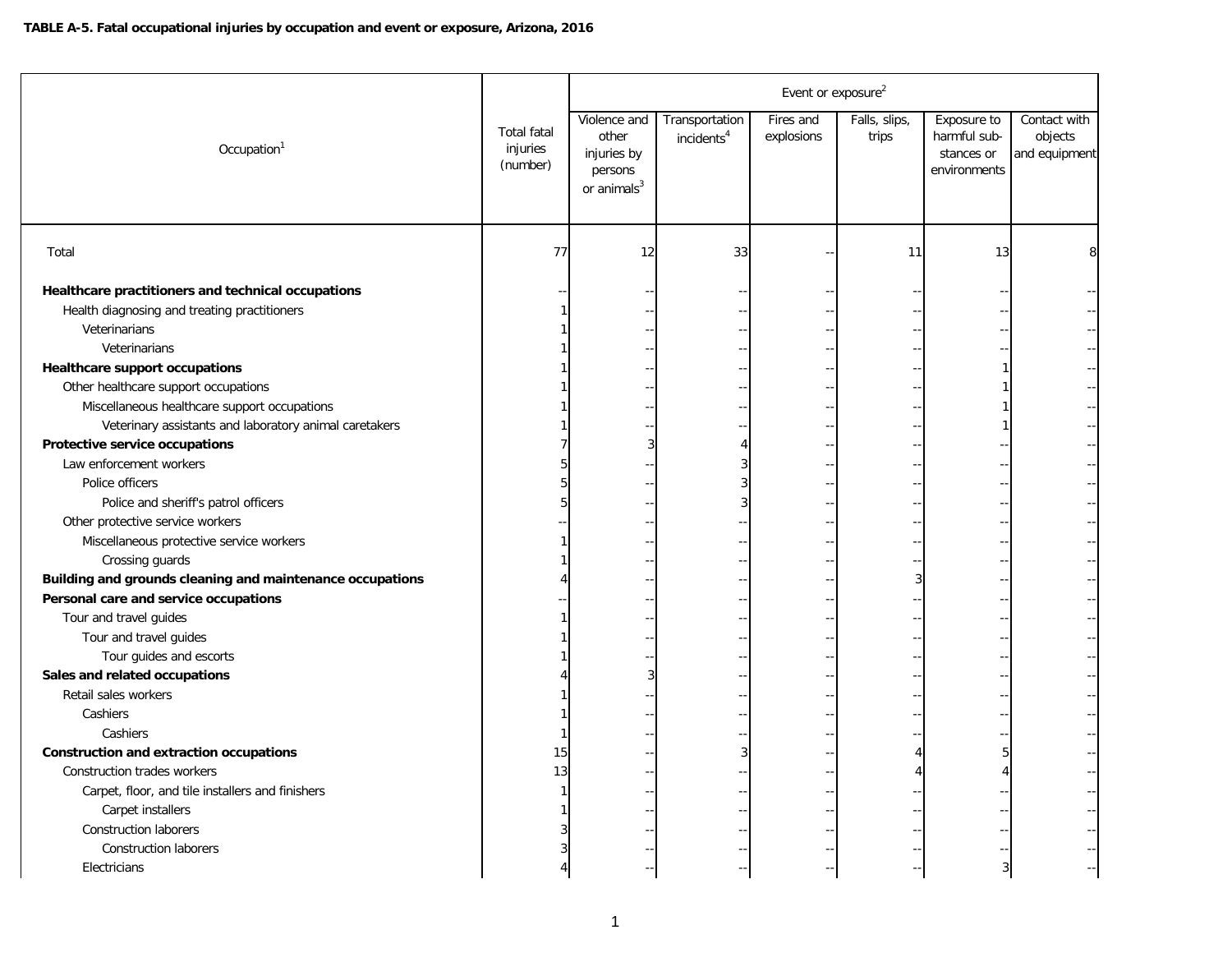|                                                         |                                            | Event or exposure <sup>2</sup>                                             |                                          |                         |                        |                                                           |                                          |  |  |  |  |
|---------------------------------------------------------|--------------------------------------------|----------------------------------------------------------------------------|------------------------------------------|-------------------------|------------------------|-----------------------------------------------------------|------------------------------------------|--|--|--|--|
| Occupation <sup>1</sup>                                 | <b>Total fatal</b><br>injuries<br>(number) | Violence and<br>other<br>injuries by<br>persons<br>or animals <sup>3</sup> | Transportation<br>incidents <sup>4</sup> | Fires and<br>explosions | Falls, slips,<br>trips | Exposure to<br>harmful sub-<br>stances or<br>environments | Contact with<br>objects<br>and equipment |  |  |  |  |
| Electricians                                            |                                            |                                                                            |                                          |                         |                        |                                                           |                                          |  |  |  |  |
| Installation, maintenance, and repair occupations       |                                            |                                                                            |                                          |                         |                        |                                                           |                                          |  |  |  |  |
| Other installation, maintenance, and repair occupations |                                            |                                                                            |                                          |                         |                        |                                                           |                                          |  |  |  |  |
| Maintenance and repair workers, general                 |                                            |                                                                            |                                          |                         |                        |                                                           |                                          |  |  |  |  |
| Maintenance and repair workers, general                 |                                            |                                                                            |                                          |                         |                        |                                                           |                                          |  |  |  |  |
| Transportation and material moving occupations          | 29                                         |                                                                            | 23                                       |                         |                        |                                                           |                                          |  |  |  |  |
| Air transportation workers                              |                                            |                                                                            |                                          |                         |                        |                                                           |                                          |  |  |  |  |
| Aircraft pilots and flight engineers                    |                                            |                                                                            |                                          |                         |                        |                                                           |                                          |  |  |  |  |
| Commercial pilots                                       |                                            |                                                                            |                                          |                         |                        |                                                           |                                          |  |  |  |  |
| Motor vehicle operators                                 | 21                                         |                                                                            | 16                                       |                         |                        |                                                           |                                          |  |  |  |  |
| Driver/sales workers and truck drivers                  | 20                                         |                                                                            | 15                                       |                         |                        |                                                           |                                          |  |  |  |  |
| Heavy and tractor-trailer truck drivers                 | 18                                         |                                                                            | 14                                       |                         |                        |                                                           |                                          |  |  |  |  |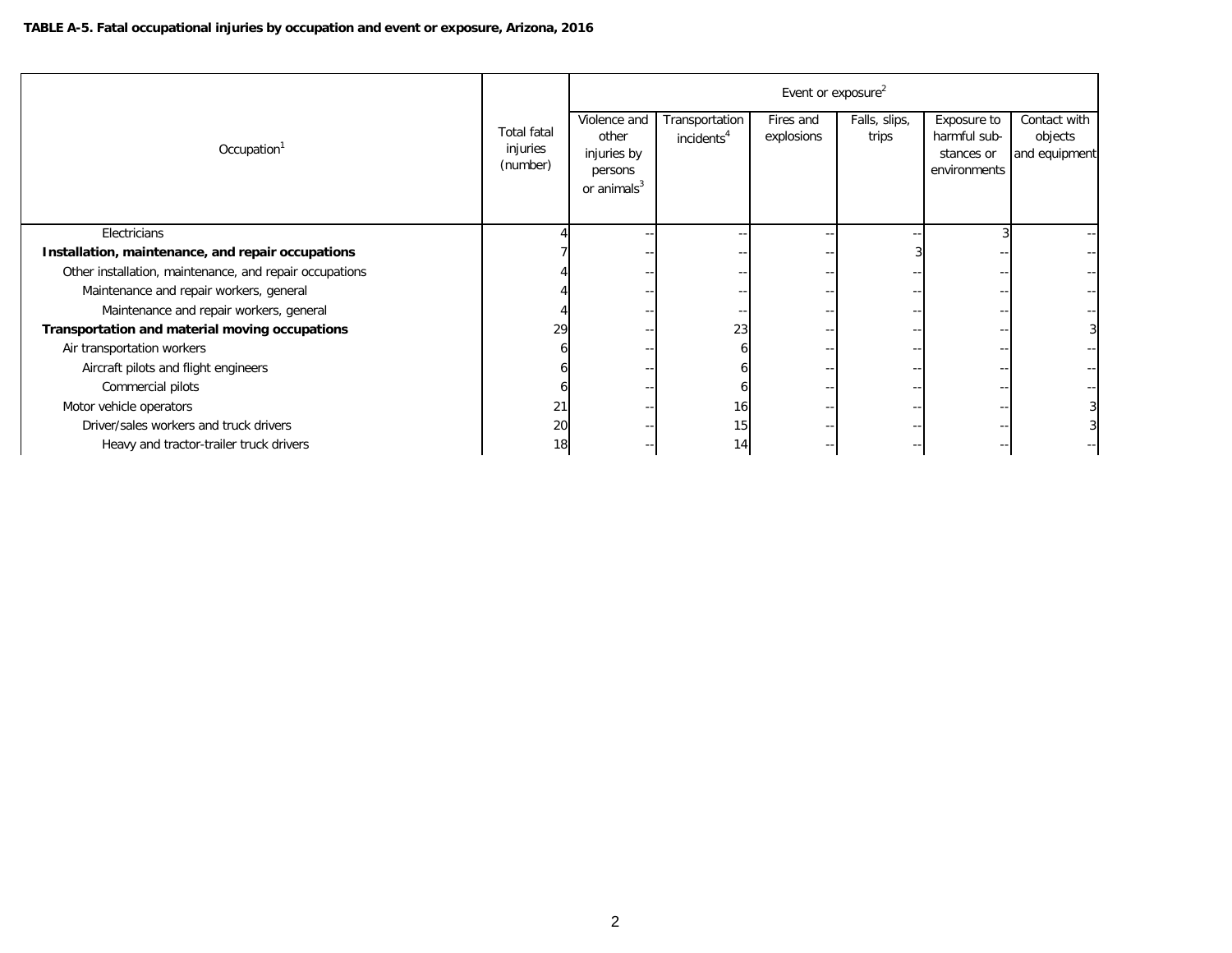|                         |                                            |                                                                            |                                            | Event or exposure <sup>2</sup> |                        |                                                           |                                          |
|-------------------------|--------------------------------------------|----------------------------------------------------------------------------|--------------------------------------------|--------------------------------|------------------------|-----------------------------------------------------------|------------------------------------------|
| Occupation <sup>1</sup> | <b>Total fatal</b><br>injuries<br>(number) | Violence and<br>other<br>injuries by<br>persons<br>or animals <sup>3</sup> | Transportation  <br>incidents <sup>4</sup> | Fires and<br>explosions        | Falls, slips,<br>trips | Exposure to<br>harmful sub-<br>stances or<br>environments | Contact with<br>objects<br>and equipment |

<sup>1</sup> CFOI has used several versions of the Standard Occupation Classification (SOC) system since 2003 to define occupation. For more information on the version of SOC used in this year, see our definitions page at http://www.bls.gov/iif/oshcfdef.htm.

2 Based on the BLS Occupational Injury and Illness Classification System (OIICS) 2.01 implemented for 2011 data forward.

3 Includes violence by persons, self-inflicted injury, and attacks by animals.

<sup>4</sup> Includes roadway, nonroadway, air, water, rail fatal occupational injuries, and fatal occupational injuries resulting from being struck by a vehicle.

<sup>5</sup> Includes fatal injuries to persons identified as resident armed forces regardless of individual occupation listed.

Note: Data for all years are revised and final. Totals for major categories may include subcategories not shown separately. Dashes indicate no data reported or data that do not meet publication criteria. CFOI fatal injury counts exclude illness-related deaths unless precipitated by an injury event.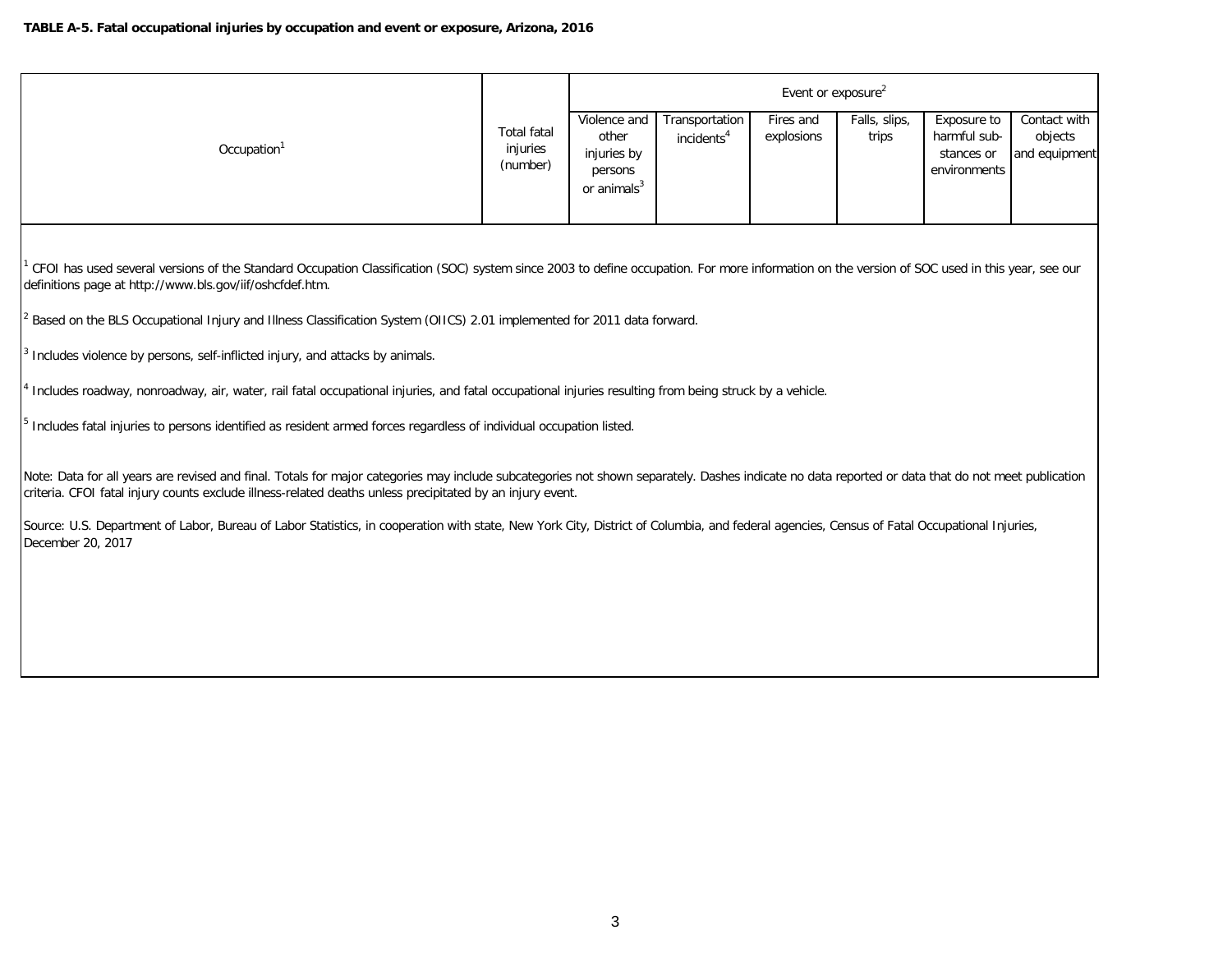|                                                           |                                            |       | Transportation incidents <sup>2</sup>        |                                                                                   |                                      | Homicides <sup>2</sup> |                                             |  |
|-----------------------------------------------------------|--------------------------------------------|-------|----------------------------------------------|-----------------------------------------------------------------------------------|--------------------------------------|------------------------|---------------------------------------------|--|
| Occupation <sup>1</sup>                                   | <b>Total fatal</b><br>injuries<br>(number) | Total | Roadway<br>incidents<br>involving<br>vehicle | Nonroadway<br>incidents<br>involving<br>motorized land motorized land<br>vehicles | Pedestrian<br>vehicular<br>incidents | Total                  | Shooting by<br>other person-<br>intentional |  |
| Total                                                     | 77                                         | 33    | 18                                           | 3                                                                                 | 6                                    | 6                      |                                             |  |
| Healthcare practitioners and technical occupations        |                                            |       |                                              |                                                                                   |                                      |                        |                                             |  |
| Health diagnosing and treating practitioners              |                                            |       |                                              |                                                                                   |                                      |                        |                                             |  |
| Veterinarians                                             |                                            |       |                                              |                                                                                   |                                      |                        |                                             |  |
| Veterinarians                                             |                                            |       |                                              |                                                                                   |                                      |                        |                                             |  |
| <b>Healthcare support occupations</b>                     |                                            |       |                                              |                                                                                   |                                      |                        |                                             |  |
| Other healthcare support occupations                      |                                            |       |                                              |                                                                                   |                                      |                        |                                             |  |
| Miscellaneous healthcare support occupations              |                                            |       |                                              |                                                                                   |                                      |                        |                                             |  |
| Veterinary assistants and laboratory animal caretakers    |                                            |       |                                              |                                                                                   |                                      |                        |                                             |  |
| Protective service occupations                            |                                            |       |                                              |                                                                                   |                                      |                        | 3                                           |  |
| Law enforcement workers                                   |                                            |       |                                              |                                                                                   |                                      |                        |                                             |  |
| Police officers                                           |                                            |       |                                              |                                                                                   |                                      |                        |                                             |  |
| Police and sheriff's patrol officers                      |                                            |       |                                              |                                                                                   |                                      |                        |                                             |  |
| Other protective service workers                          |                                            |       |                                              |                                                                                   |                                      |                        |                                             |  |
| Miscellaneous protective service workers                  |                                            |       |                                              |                                                                                   |                                      |                        |                                             |  |
| Crossing guards                                           |                                            |       |                                              |                                                                                   |                                      |                        |                                             |  |
| Building and grounds cleaning and maintenance occupations |                                            |       |                                              |                                                                                   |                                      |                        |                                             |  |
| Personal care and service occupations                     |                                            |       |                                              |                                                                                   |                                      |                        |                                             |  |
| Tour and travel guides                                    |                                            |       |                                              |                                                                                   |                                      |                        |                                             |  |
| Tour and travel guides                                    |                                            |       |                                              |                                                                                   |                                      |                        |                                             |  |
| Tour guides and escorts                                   |                                            |       |                                              |                                                                                   |                                      |                        |                                             |  |
| Sales and related occupations                             |                                            |       |                                              |                                                                                   |                                      |                        |                                             |  |
| Retail sales workers                                      |                                            |       |                                              |                                                                                   |                                      |                        |                                             |  |
| Cashiers                                                  |                                            |       |                                              |                                                                                   |                                      |                        |                                             |  |
| Cashiers                                                  |                                            |       |                                              |                                                                                   |                                      |                        |                                             |  |
| <b>Construction and extraction occupations</b>            | 15                                         | 3     |                                              |                                                                                   |                                      |                        |                                             |  |
| Construction trades workers                               | 13                                         |       |                                              |                                                                                   |                                      |                        |                                             |  |
| Carpet, floor, and tile installers and finishers          |                                            |       |                                              |                                                                                   |                                      |                        |                                             |  |
| Carpet installers                                         |                                            |       |                                              |                                                                                   |                                      |                        |                                             |  |
| <b>Construction laborers</b>                              |                                            |       |                                              |                                                                                   |                                      |                        |                                             |  |
| <b>Construction laborers</b>                              |                                            |       |                                              |                                                                                   |                                      |                        |                                             |  |
| Electricians                                              |                                            |       |                                              |                                                                                   |                                      |                        |                                             |  |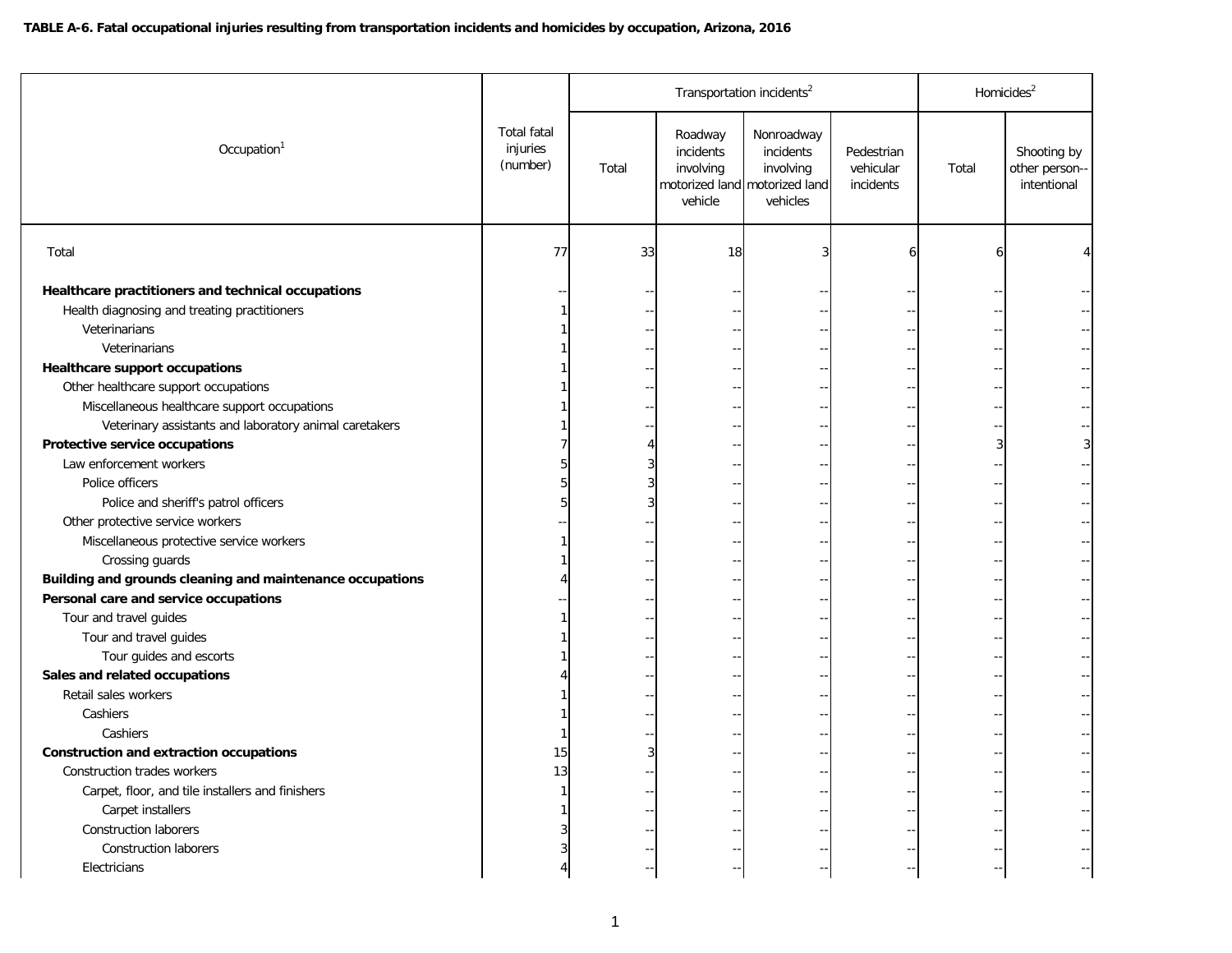|                                                         |                                            |                 | Transportation incidents <sup>2</sup>        |                                                                                   | Homicides $2$                        |       |                                              |
|---------------------------------------------------------|--------------------------------------------|-----------------|----------------------------------------------|-----------------------------------------------------------------------------------|--------------------------------------|-------|----------------------------------------------|
| Occupation <sup>1</sup>                                 | <b>Total fatal</b><br>injuries<br>(number) | Total           | Roadway<br>incidents<br>involving<br>vehicle | Nonroadway<br>incidents<br>involving<br>motorized land motorized land<br>vehicles | Pedestrian<br>vehicular<br>incidents | Total | Shooting by<br>other person--<br>intentional |
| Electricians                                            |                                            |                 |                                              |                                                                                   |                                      |       |                                              |
| Installation, maintenance, and repair occupations       |                                            |                 |                                              |                                                                                   |                                      |       |                                              |
| Other installation, maintenance, and repair occupations |                                            |                 |                                              |                                                                                   |                                      |       |                                              |
| Maintenance and repair workers, general                 |                                            |                 |                                              |                                                                                   |                                      |       |                                              |
| Maintenance and repair workers, general                 |                                            |                 |                                              |                                                                                   |                                      |       |                                              |
| Transportation and material moving occupations          | 29                                         | 23              | 14                                           |                                                                                   |                                      |       |                                              |
| Air transportation workers                              |                                            |                 |                                              |                                                                                   |                                      |       |                                              |
| Aircraft pilots and flight engineers                    |                                            |                 |                                              |                                                                                   |                                      |       |                                              |
| Commercial pilots                                       |                                            |                 |                                              |                                                                                   |                                      |       |                                              |
| Motor vehicle operators                                 | 21                                         | 16 <sup>1</sup> | 14                                           |                                                                                   |                                      |       |                                              |
| Driver/sales workers and truck drivers                  | 20                                         | 15              | 14                                           |                                                                                   |                                      |       |                                              |
| Heavy and tractor-trailer truck drivers                 | 18                                         | 14              | 13                                           |                                                                                   |                                      |       |                                              |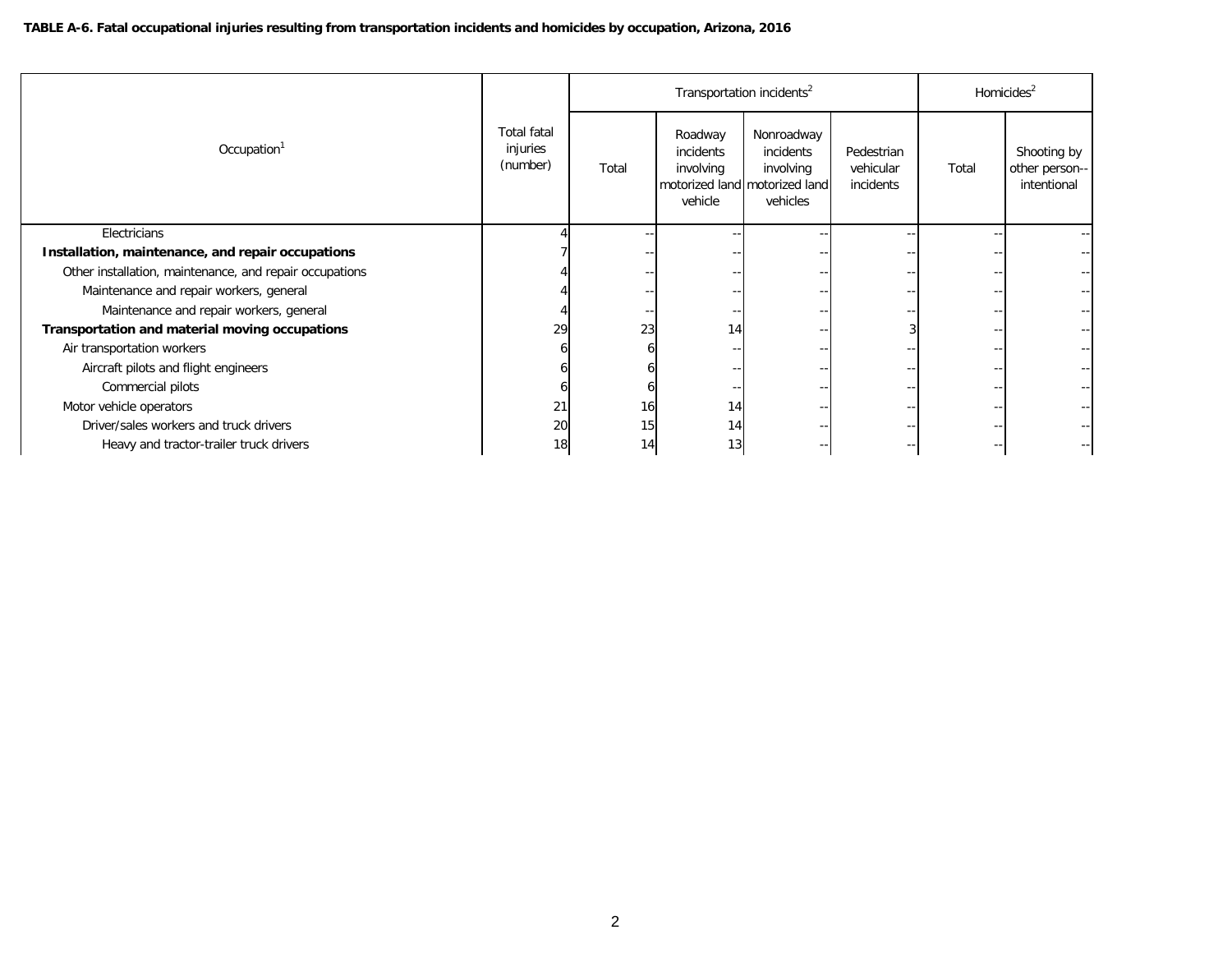|                         |                                     |       | Transportation incidents <sup>2</sup>        | Homicides <sup>2</sup>                                                            |                                      |       |                                              |
|-------------------------|-------------------------------------|-------|----------------------------------------------|-----------------------------------------------------------------------------------|--------------------------------------|-------|----------------------------------------------|
| Occupation <sup>1</sup> | Total fatal<br>injuries<br>(number) | Total | Roadway<br>incidents<br>involving<br>vehicle | Nonroadway<br>incidents<br>involving<br>motorized land motorized land<br>vehicles | Pedestrian<br>vehicular<br>incidents | Total | Shooting by<br>other person--<br>intentional |

<sup>1</sup> CFOI has used several versions of the Standard Occupation Classification (SOC) system since 2003 to define occupation. For more information on the version of SOC used in this year, see our definitions page at http://www.bls.gov/iif/oshcfdef.htm.

2 Based on the BLS Occupational Injury and Illness Classification System (OIICS) 2.01 implemented for 2011 data forward.

<sup>3</sup> Includes fatal injuries to persons identified as resident armed forces regardless of individual occupation listed.

Note: Data for all years are revised and final. Totals for major categories may include subcategories not shown separately. Dashes indicate no data reported or data that do not meet publication criteria. CFOI fatal injury counts exclude illness-related deaths unless precipitated by an injury event.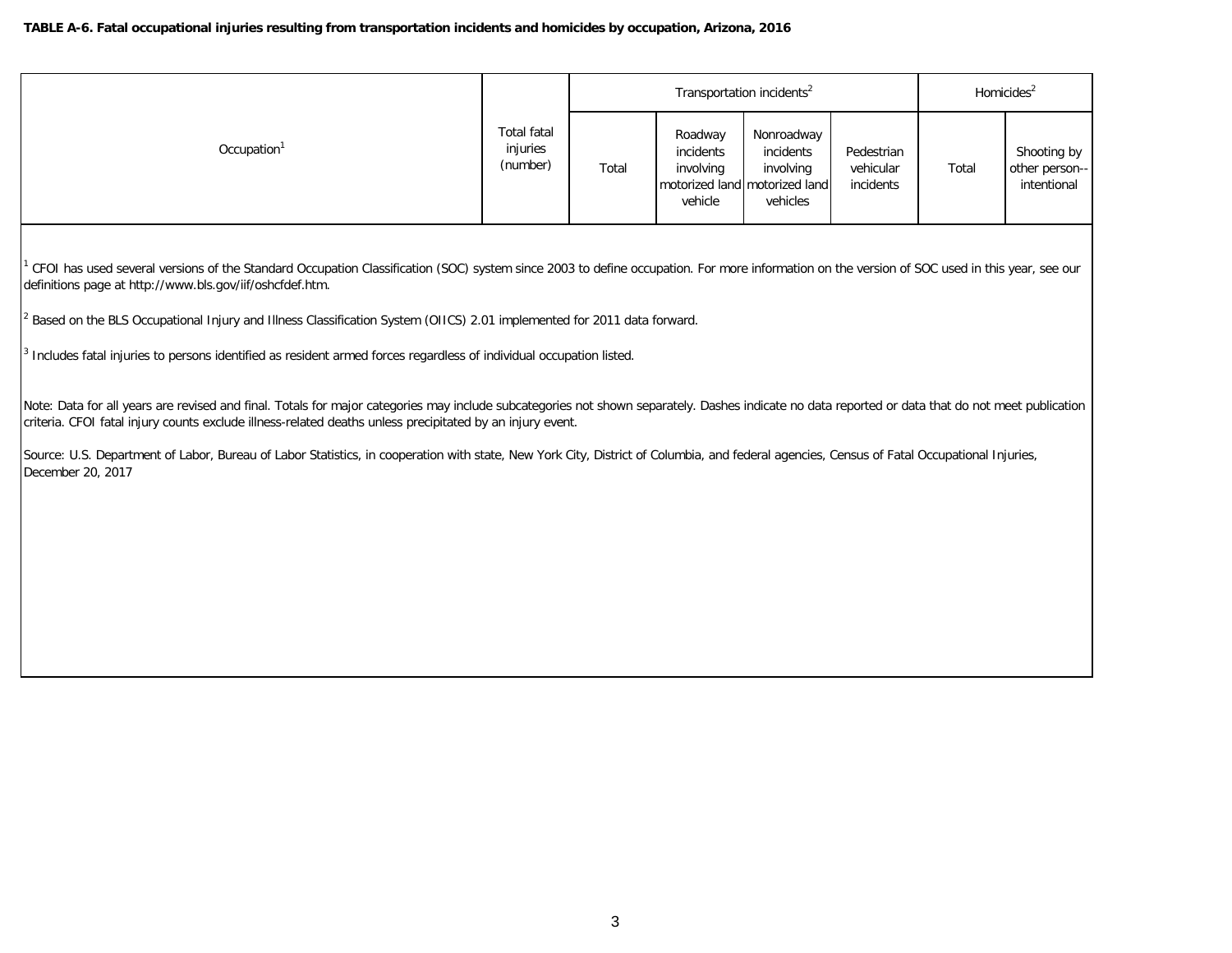|                                                                                                                                                                                                                         |                                            | Event or exposure <sup>1</sup>           |                                                                            |                                          |                        |                                                                  |                                                     |  |  |  |
|-------------------------------------------------------------------------------------------------------------------------------------------------------------------------------------------------------------------------|--------------------------------------------|------------------------------------------|----------------------------------------------------------------------------|------------------------------------------|------------------------|------------------------------------------------------------------|-----------------------------------------------------|--|--|--|
| Worker characteristics                                                                                                                                                                                                  | <b>Total fatal</b><br>injuries<br>(number) | Transportation<br>incidents <sup>2</sup> | Violence and<br>other<br>injuries by<br>persons<br>or animals <sup>3</sup> | Contact with<br>objects<br>and equipment | Falls, slips,<br>trips | Exposure to<br>harmful sub-<br>stances or<br>environments        | Fires and<br>explosions                             |  |  |  |
| Total                                                                                                                                                                                                                   | 77                                         | 33                                       | 12                                                                         | 8                                        | 11                     | 13                                                               |                                                     |  |  |  |
| <b>Employee status</b>                                                                                                                                                                                                  |                                            |                                          |                                                                            |                                          |                        |                                                                  |                                                     |  |  |  |
| Wage and salary <sup>4</sup><br>Self-employed <sup>5</sup>                                                                                                                                                              | 66<br>11                                   | 28<br>5 <sup>1</sup>                     | 9<br>3                                                                     |                                          | 10                     | 12                                                               |                                                     |  |  |  |
| Gender                                                                                                                                                                                                                  |                                            |                                          |                                                                            |                                          |                        |                                                                  |                                                     |  |  |  |
| Women<br>Men                                                                                                                                                                                                            | 75                                         | 33                                       | 11                                                                         | 8                                        | 10                     | 13                                                               |                                                     |  |  |  |
| Age                                                                                                                                                                                                                     |                                            |                                          |                                                                            |                                          |                        |                                                                  |                                                     |  |  |  |
| Under 16 years<br>16 to 17 years<br>18 to 19 years<br>20 to 24 years<br>25 to 34 years<br>35 to 44 years<br>45 to 54 years<br>55 to 64 years<br>65 years and over<br>Race or ethnic origin <sup>6</sup>                 | 5<br>12<br>17<br>21<br>17<br>5             | 4<br>10<br>8<br>6<br>3                   | $- -$<br>$\overline{a}$<br>6<br>$\sim$                                     | 3<br>3                                   | $\overline{4}$<br>3    | $\overline{\phantom{a}}$<br>۰-<br>6<br>٠.<br>$\overline{a}$<br>3 | -- <br>$\overline{\phantom{a}}$<br>-- <br>$-$<br>-- |  |  |  |
| White (non-Hispanic)<br>Black or African-American (non-Hispanic)<br>Hispanic or Latino<br>American Indian or Alaska Native (non-Hispanic)<br>Asian (non-Hispanic)<br>Native Hawaiian or Pacific Islander (non-Hispanic) | 38<br>$\overline{4}$<br>21<br>4<br>7       | 17<br>4<br>7<br>4                        | 8                                                                          | $\mathbf{3}$                             | 5<br>4                 | 7<br>$\mathbf 5$                                                 | Н,<br>$-$<br>$-\,$ –<br>$-$                         |  |  |  |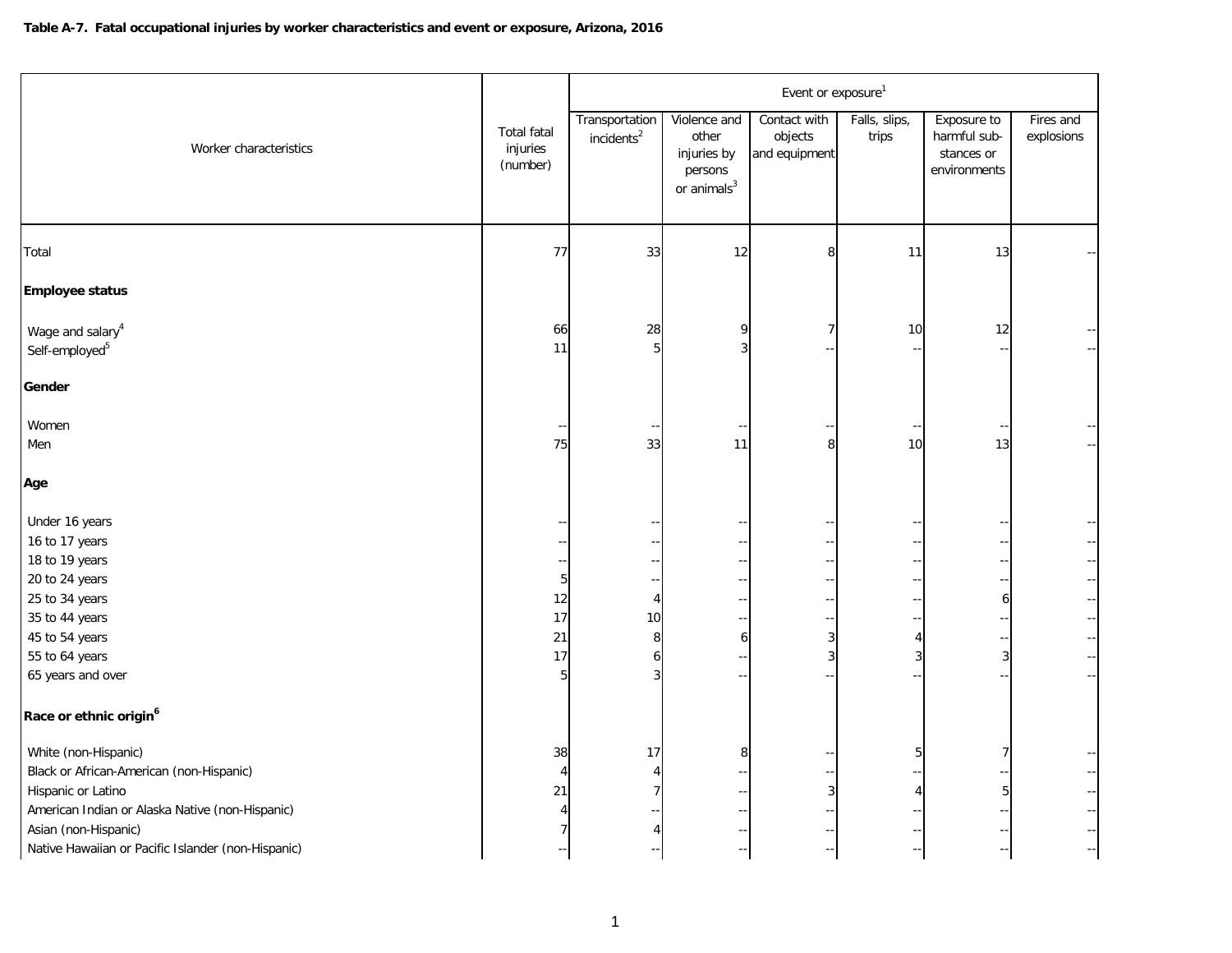|                                                                                                                                                                                                                                                                                                                |                                            |                                          |                                                                  | Event or exposure <sup>1</sup>           |                        |                                                           |                         |  |  |  |  |
|----------------------------------------------------------------------------------------------------------------------------------------------------------------------------------------------------------------------------------------------------------------------------------------------------------------|--------------------------------------------|------------------------------------------|------------------------------------------------------------------|------------------------------------------|------------------------|-----------------------------------------------------------|-------------------------|--|--|--|--|
| Worker characteristics                                                                                                                                                                                                                                                                                         | <b>Total fatal</b><br>injuries<br>(number) | Transportation<br>incidents <sup>2</sup> | Violence and<br>other<br>injuries by<br>persons<br>or $animals3$ | Contact with<br>objects<br>and equipment | Falls, slips,<br>trips | Exposure to<br>harmful sub-<br>stances or<br>environments | Fires and<br>explosions |  |  |  |  |
| Based on the BLS Occupational Injury and Illness Classification System (OIICS) 2.01 implemented for 2011 data forward.                                                                                                                                                                                         |                                            |                                          |                                                                  |                                          |                        |                                                           |                         |  |  |  |  |
| Includes roadway, nonroadway, air, water, rail fatal occupational injuries, and fatal occupational injuries resulting from being struck by a vehicle.                                                                                                                                                          |                                            |                                          |                                                                  |                                          |                        |                                                           |                         |  |  |  |  |
| Includes violence by persons, self-inflicted injury, and attacks by animals.                                                                                                                                                                                                                                   |                                            |                                          |                                                                  |                                          |                        |                                                           |                         |  |  |  |  |
| May include volunteers and workers receiving other types of compensation.                                                                                                                                                                                                                                      |                                            |                                          |                                                                  |                                          |                        |                                                           |                         |  |  |  |  |
| Includes self-employed workers, owners of unincorporated businesses and farms, paid and unpaid family workers, and may include some owners of incorporated businesses or members of<br>partnerships.                                                                                                           |                                            |                                          |                                                                  |                                          |                        |                                                           |                         |  |  |  |  |
| Persons identified as Hispanic or Latino may be of any race. The race categories shown exclude data for Hispanics and Latinos.                                                                                                                                                                                 |                                            |                                          |                                                                  |                                          |                        |                                                           |                         |  |  |  |  |
| Note: Data for all years are revised and final. Totals for major categories may include subcategories not shown separately. Dashes indicate no data reported or data that do not meet publication<br>criteria. CFOI fatal injury counts exclude illness-related deaths unless precipitated by an injury event. |                                            |                                          |                                                                  |                                          |                        |                                                           |                         |  |  |  |  |
| Source: U.S. Department of Labor, Bureau of Labor Statistics, in cooperation with state, New York City, District of Columbia, and federal agencies, Census of Fatal Occupational Injuries,<br>December 20, 2017                                                                                                |                                            |                                          |                                                                  |                                          |                        |                                                           |                         |  |  |  |  |
|                                                                                                                                                                                                                                                                                                                |                                            |                                          |                                                                  |                                          |                        |                                                           |                         |  |  |  |  |
|                                                                                                                                                                                                                                                                                                                |                                            |                                          |                                                                  |                                          |                        |                                                           |                         |  |  |  |  |
|                                                                                                                                                                                                                                                                                                                |                                            |                                          |                                                                  |                                          |                        |                                                           |                         |  |  |  |  |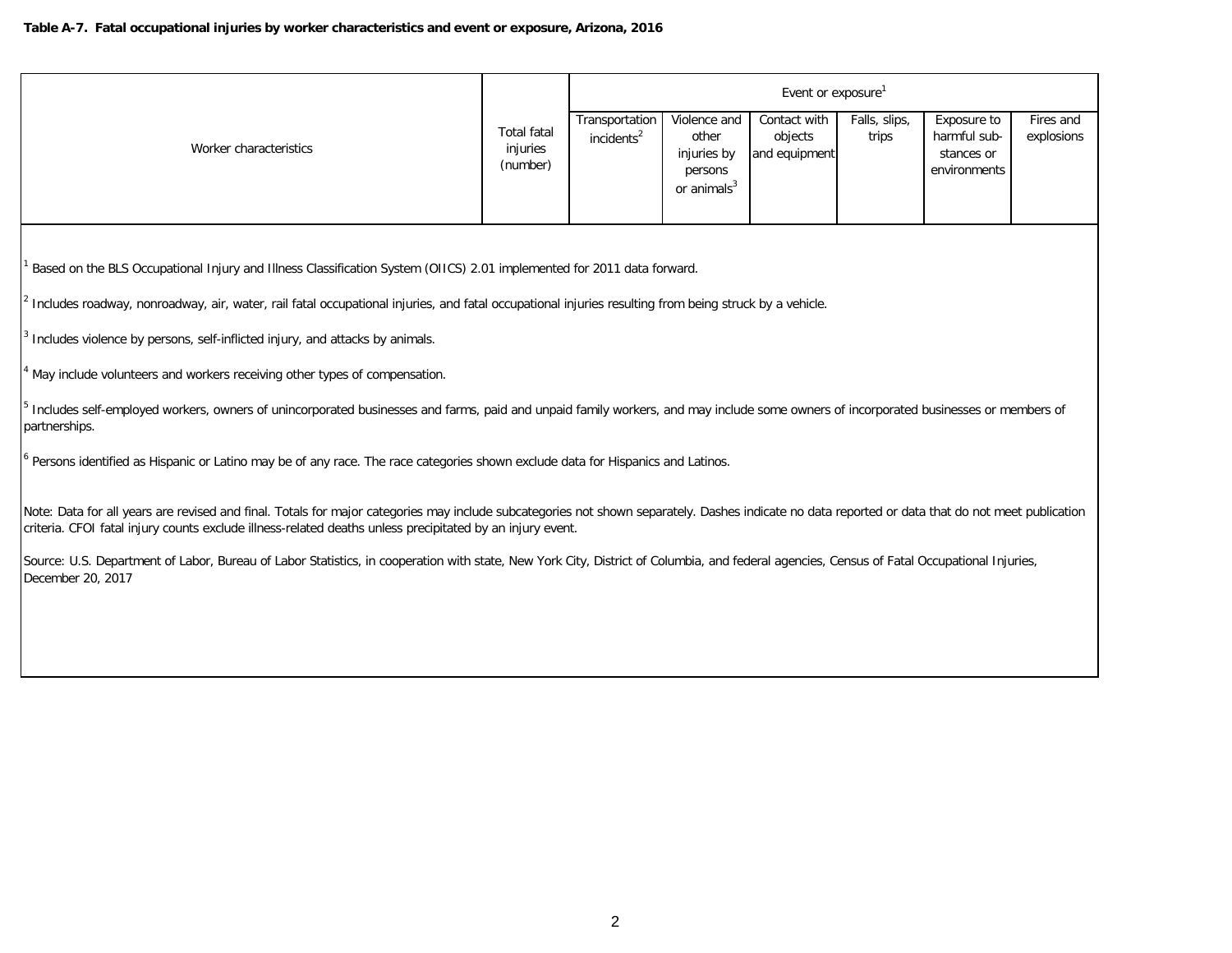## **TABLE A-8. Fatal occupational injuries by event or exposure and age, Arizona, 2016**

|                                                                                                                                                          |                                            | Age               |             |             |             |             |             |             |             |                      |  |  |  |
|----------------------------------------------------------------------------------------------------------------------------------------------------------|--------------------------------------------|-------------------|-------------|-------------|-------------|-------------|-------------|-------------|-------------|----------------------|--|--|--|
| Event or exposure                                                                                                                                        | <b>Total fatal</b><br>injuries<br>(number) | Under 16<br>years | 16-17 years | 18-19 years | 20-24 years | 25-34 years | 35-44 years | 45-54 years | 55-64 years | 65 years and<br>over |  |  |  |
| Total                                                                                                                                                    | 77                                         |                   |             |             |             | 12          | 17          | 21          | 17          |                      |  |  |  |
| Violence and other injuries by persons or animals<br>Intentional injury by person                                                                        | 12<br>11                                   |                   |             |             |             |             |             |             |             |                      |  |  |  |
|                                                                                                                                                          |                                            |                   |             |             |             |             |             |             |             |                      |  |  |  |
| Homicides (Intentional injury by other person)                                                                                                           |                                            |                   |             |             |             |             |             |             |             |                      |  |  |  |
| Shooting by other person--intentional                                                                                                                    |                                            |                   |             |             |             |             |             |             |             |                      |  |  |  |
| Suicides (Self-inflicted injury--intentional)                                                                                                            |                                            |                   |             |             |             |             |             |             |             |                      |  |  |  |
| Shooting--intentional self-harm                                                                                                                          |                                            |                   |             |             |             |             |             |             |             |                      |  |  |  |
| <b>Transportation incidents</b>                                                                                                                          | 33                                         |                   |             |             |             |             | 10          |             |             |                      |  |  |  |
| Aircraft incidents                                                                                                                                       |                                            |                   |             |             |             |             |             |             |             |                      |  |  |  |
| Aircraft crash during takeoff or landing                                                                                                                 |                                            |                   |             |             |             |             |             |             |             |                      |  |  |  |
| Aircraft crash during takeoff or landing--due to<br>mechanical failure<br>Aircraft crash during takeoff or landing--into<br>structure, object, or ground |                                            |                   |             |             |             |             |             |             |             |                      |  |  |  |
| Other in-flight crash                                                                                                                                    |                                            |                   |             |             |             |             |             |             |             |                      |  |  |  |
| Other in-flight crash into structure, object, or ground                                                                                                  |                                            |                   |             |             |             |             |             |             |             |                      |  |  |  |
| Pedestrian vehicular incident                                                                                                                            |                                            |                   |             |             |             |             |             |             |             |                      |  |  |  |
| Roadway incidents involving motorized land vehicle                                                                                                       |                                            |                   |             |             |             |             |             |             |             |                      |  |  |  |
| Roadway collision with other vehicle                                                                                                                     |                                            |                   |             |             |             |             |             |             |             |                      |  |  |  |
| Roadway collision--moving in same direction                                                                                                              |                                            |                   |             |             |             |             |             |             |             |                      |  |  |  |
| Roadway collision with object other than vehicle                                                                                                         |                                            |                   |             |             |             |             |             |             |             |                      |  |  |  |
| Vehicle struck object or animal on side of roadway                                                                                                       |                                            |                   |             |             |             |             |             |             |             |                      |  |  |  |
| Roadway noncollision incident                                                                                                                            |                                            |                   |             |             |             |             |             |             |             |                      |  |  |  |
| Jack-knifed or overturned, roadway                                                                                                                       |                                            |                   |             |             |             |             |             |             |             |                      |  |  |  |
| Nonroadway incident involving motorized land vehicles                                                                                                    |                                            |                   |             |             |             |             |             |             |             |                      |  |  |  |
| Falls, slips, trips                                                                                                                                      | 11                                         |                   |             |             |             |             |             |             |             |                      |  |  |  |
| Falls to lower level                                                                                                                                     | 10                                         |                   |             |             |             |             |             |             |             |                      |  |  |  |
| Other fall to lower level                                                                                                                                |                                            |                   |             |             |             |             |             |             |             |                      |  |  |  |
| Exposure to harmful substances or environments                                                                                                           |                                            |                   |             |             |             |             |             |             |             |                      |  |  |  |
| Exposure to electricity                                                                                                                                  |                                            |                   |             |             |             |             |             |             |             |                      |  |  |  |
| Direct exposure to electricity                                                                                                                           |                                            |                   |             |             |             |             |             |             |             |                      |  |  |  |
| Exposure to temperature extremes                                                                                                                         |                                            |                   |             |             |             |             |             |             |             |                      |  |  |  |
| Contact with objects and equipment                                                                                                                       |                                            |                   |             |             |             |             |             |             |             |                      |  |  |  |
| Struck by object or equipment                                                                                                                            |                                            |                   |             |             |             |             |             |             |             |                      |  |  |  |
| Struck by powered vehicle--nontransport                                                                                                                  |                                            |                   |             |             |             |             |             |             |             |                      |  |  |  |
| Struck by falling object or equipment--other than powered<br>vehicle                                                                                     |                                            |                   |             |             |             |             |             |             |             |                      |  |  |  |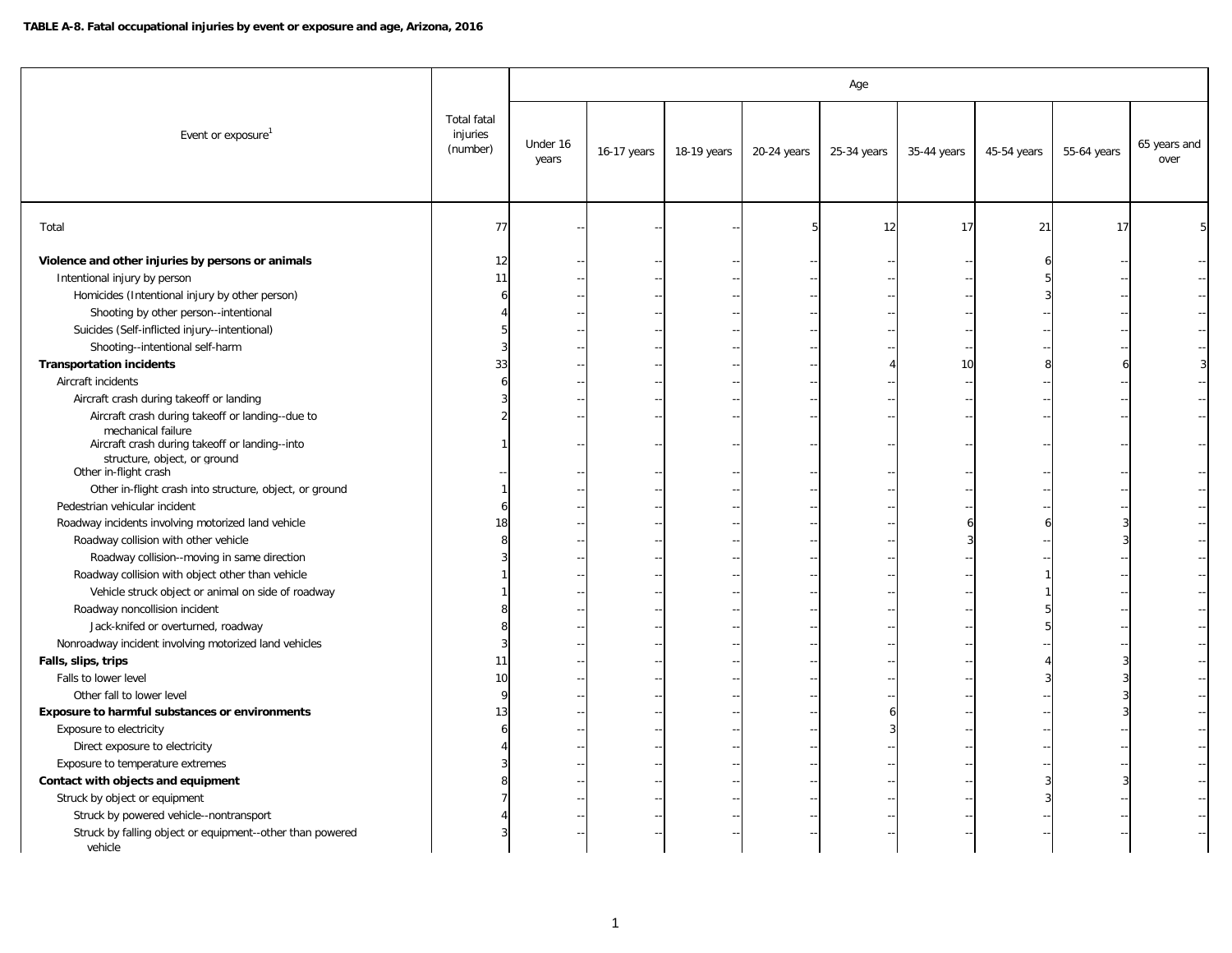|                    |                                     | Age               |             |             |  |  |                                     |             |             |                      |  |  |
|--------------------|-------------------------------------|-------------------|-------------|-------------|--|--|-------------------------------------|-------------|-------------|----------------------|--|--|
| Event or exposure' | Total fatal<br>injuries<br>(number) | Under 16<br>years | 16-17 years | 18-19 years |  |  | 20-24 years 25-34 years 35-44 years | 45-54 years | 55-64 years | 65 years and<br>over |  |  |

<sup>1</sup> Based on the BLS Occupational Injury and Illness Classification System (OIICS) 2.01 implemented for 2011 data forward.

Note: Data for all years are revised and final. Totals for major categories may include subcategories not shown separately. Dashes indicate no data reported or data hat do not meet publication criteria. N.e.c. means "not e CFOI fatal injury counts exclude illness-related deaths unless precipitated by an injury event.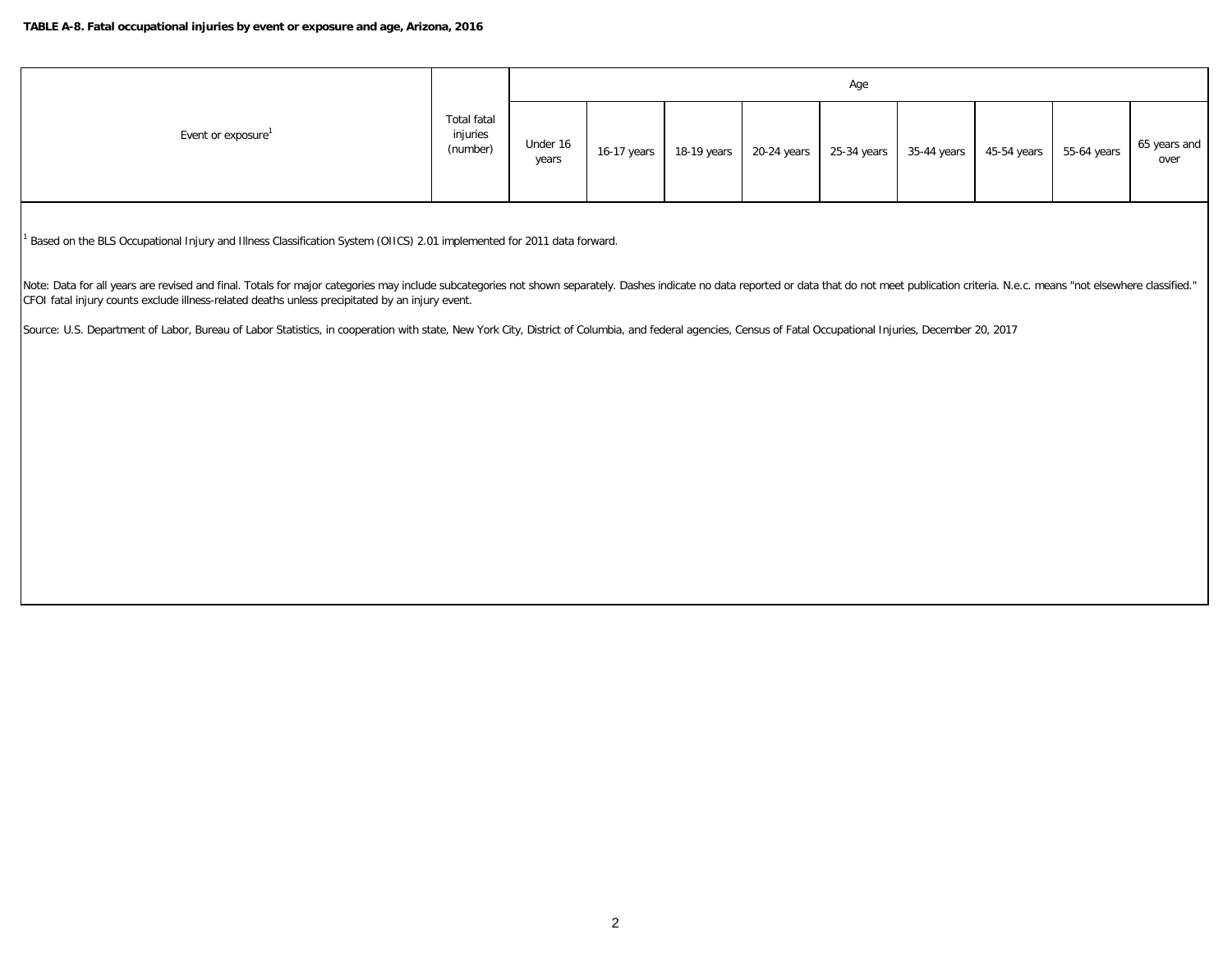## **TABLE A-9. Fatal occupational injuries by event or exposure for all fatal injuries and major private industry 1 sector, Arizona, 2016**

|                                                                                |                                            |                          |                                                | Goods producing |               |                            | Service providing                         |             |                         |                                          |                                       |                            |                |  |  |
|--------------------------------------------------------------------------------|--------------------------------------------|--------------------------|------------------------------------------------|-----------------|---------------|----------------------------|-------------------------------------------|-------------|-------------------------|------------------------------------------|---------------------------------------|----------------------------|----------------|--|--|
| Event or exposure <sup>2</sup>                                                 | <b>Total fatal</b><br>injuries<br>(number) | Total goods<br>producing | Natural<br>esources and<br>mining <sup>3</sup> | Construction    | Manufacturing | Total service<br>providing | Trade,<br>transportation<br>and utilities | Information | Financial<br>activities | Professional<br>and business<br>services | Educational<br>and health<br>services | Leisure and<br>hospitality | Other services |  |  |
| Total                                                                          | 77                                         | 22                       |                                                | 15              |               | 48                         | 23                                        |             |                         |                                          |                                       |                            |                |  |  |
| Violence and other injuries by persons or animals                              | 12                                         |                          |                                                |                 |               |                            |                                           |             |                         |                                          |                                       |                            |                |  |  |
| Intentional injury by person                                                   | 11                                         |                          |                                                |                 |               |                            |                                           |             |                         |                                          |                                       |                            |                |  |  |
| Homicides (Intentional injury by other person)                                 |                                            |                          |                                                |                 |               |                            |                                           |             |                         |                                          |                                       |                            |                |  |  |
| Shooting by other person--intentional                                          |                                            |                          |                                                |                 |               |                            |                                           |             |                         |                                          |                                       |                            |                |  |  |
| Suicides (Self-inflicted injury--intentional)                                  |                                            |                          |                                                |                 |               |                            |                                           |             |                         |                                          |                                       |                            |                |  |  |
| Shooting--intentional self-harm                                                |                                            |                          |                                                |                 |               |                            |                                           |             |                         |                                          |                                       |                            |                |  |  |
| <b>Transportation incidents</b>                                                | 33                                         |                          |                                                |                 |               | 23                         |                                           |             |                         |                                          |                                       |                            |                |  |  |
| Aircraft incidents                                                             |                                            |                          |                                                |                 |               |                            |                                           |             |                         |                                          |                                       |                            |                |  |  |
| Aircraft crash during takeoff or landing                                       |                                            |                          |                                                |                 |               |                            |                                           |             |                         |                                          |                                       |                            |                |  |  |
| Aircraft crash during takeoff or landing--due to<br>mechanical failure         |                                            |                          |                                                |                 |               |                            |                                           |             |                         |                                          |                                       |                            |                |  |  |
| Aircraft crash during takeoff or landing--into<br>structure, object, or ground |                                            |                          |                                                |                 |               |                            |                                           |             |                         |                                          |                                       |                            |                |  |  |
| Other in-flight crash                                                          |                                            |                          |                                                |                 |               |                            |                                           |             |                         |                                          |                                       |                            |                |  |  |
| Other in-flight crash into structure, object, or ground                        |                                            |                          |                                                |                 |               |                            |                                           |             |                         |                                          |                                       |                            |                |  |  |
| Pedestrian vehicular incident                                                  |                                            |                          |                                                |                 |               |                            |                                           |             |                         |                                          |                                       |                            |                |  |  |
| Roadway incidents involving motorized land vehicle                             |                                            |                          |                                                |                 |               | 15                         | $1^{\circ}$                               |             |                         |                                          |                                       |                            |                |  |  |
| Roadway collision with other vehicle                                           |                                            |                          |                                                |                 |               |                            |                                           |             |                         |                                          |                                       |                            |                |  |  |
| Roadway collision--moving in same direction                                    |                                            |                          |                                                |                 |               |                            |                                           |             |                         |                                          |                                       |                            |                |  |  |
| Roadway collision with object other than vehicle                               |                                            |                          |                                                |                 |               |                            |                                           |             |                         |                                          |                                       |                            |                |  |  |
| Vehicle struck object or animal on side of roadway                             |                                            |                          |                                                |                 |               |                            |                                           |             |                         |                                          |                                       |                            |                |  |  |
| Roadway noncollision incident                                                  |                                            |                          |                                                |                 |               |                            |                                           |             |                         |                                          |                                       |                            |                |  |  |
| Jack-knifed or overturned, roadway                                             |                                            |                          |                                                |                 |               |                            |                                           |             |                         |                                          |                                       |                            |                |  |  |
| Nonroadway incident involving motorized land vehicles                          |                                            |                          |                                                |                 |               |                            |                                           |             |                         |                                          |                                       |                            |                |  |  |
| Falls, slips, trips                                                            |                                            |                          |                                                |                 |               |                            |                                           |             |                         |                                          |                                       |                            |                |  |  |
| Falls to lower level                                                           |                                            |                          |                                                |                 |               |                            |                                           |             |                         |                                          |                                       |                            |                |  |  |
| Other fall to lower level                                                      |                                            |                          |                                                |                 |               |                            |                                           |             |                         |                                          |                                       |                            |                |  |  |
| Exposure to harmful substances or environments                                 |                                            |                          |                                                |                 |               |                            |                                           |             |                         |                                          |                                       |                            |                |  |  |
| Exposure to electricity                                                        |                                            |                          |                                                |                 |               |                            |                                           |             |                         |                                          |                                       |                            |                |  |  |
| Direct exposure to electricity                                                 |                                            |                          |                                                |                 |               |                            |                                           |             |                         |                                          |                                       |                            |                |  |  |
| Exposure to temperature extremes                                               |                                            |                          |                                                |                 |               |                            |                                           |             |                         |                                          |                                       |                            |                |  |  |
| Contact with objects and equipment                                             |                                            |                          |                                                |                 |               |                            |                                           |             |                         |                                          |                                       |                            |                |  |  |
| Struck by object or equipment                                                  |                                            |                          |                                                |                 |               |                            |                                           |             |                         |                                          |                                       |                            |                |  |  |
| Struck by powered vehicle--nontransport                                        |                                            |                          |                                                |                 |               |                            |                                           |             |                         |                                          |                                       |                            |                |  |  |
| Struck by falling object or equipment--other than powered<br>vehicle           |                                            |                          |                                                |                 |               |                            |                                           |             |                         |                                          |                                       |                            |                |  |  |